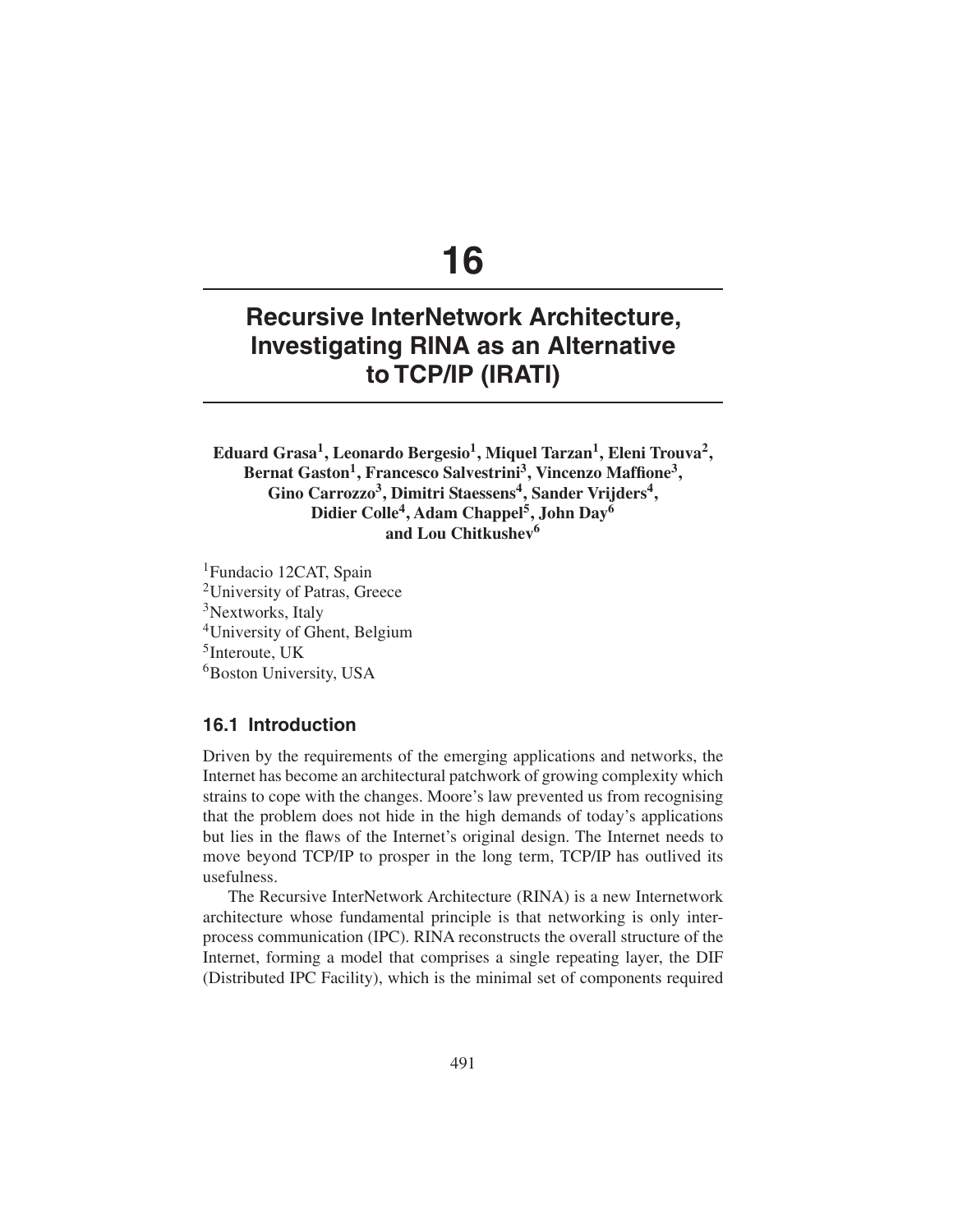to allow distributed IPC between application processes. RINA supports inherently and without the need of extra mechanisms mobility, multi-homing and Quality of Service, provides a secure and configurable environment, motivates for a more competitive marketplace and allows for a seamless adoption.

RINA is the best choice for the next generation networks due to its sound theory, simplicity and the features it enables. IRATI's goal is to achieve further exploration of this new architecture. IRATI will advance the state of the art of RINA towards an architecture reference model and specifcations that are closer to enable implementations deployable in production scenarios. The design and implemention of a RINA prototype on top of Ethernet will permit the experimentation and evaluation of RINA in comparison to TCP/IP. IRATI will use the OFELIA testbed to carry on its experimental activities. Both projects will benefit from the collaboration. IRATI will gain access to a large-scale testbed with a controlled network while OFELIA will get a unique use-case to validate the facility: experimentation of a non-IP based Internet.

# **16.1.1 RINA Overview**

RINA is the result of an effort that tries to work out the general principles in computer networking that applies to everything. RINA is the specific architecture, implementation, testing platform and ultimately deployment of the theory. This theory is informally known as the Inter-Process Communication "IPC model" [1, 2] although it also deals with concepts and results that are generic for any distributed application and not just for networking. RINA is structured around a single type of layer – called Distributed IPC Facility or DIF – that repeats as many times as needed by the network designer (Figure 16.1). In RINA all layers are distributed applications that provide the same service (communication flows between distributed applications) and have the same internal structure. The instantiation of a layer in a computing system is an application process called IPC Process (IPCP).All IPCPs have the same functions, divided into data transfer (delimiting, addressing, sequencing, relaying, multiplexing, lifetime termination, error check, encryption), data transfer control (flow and retransmission control) and layer management (enrollment, routing, flow allocation, namespace management, resource allocation, security management). The functions of an IPCP are programmable via policies, so that each DIF can adapt to its operational environment and to different application requirements.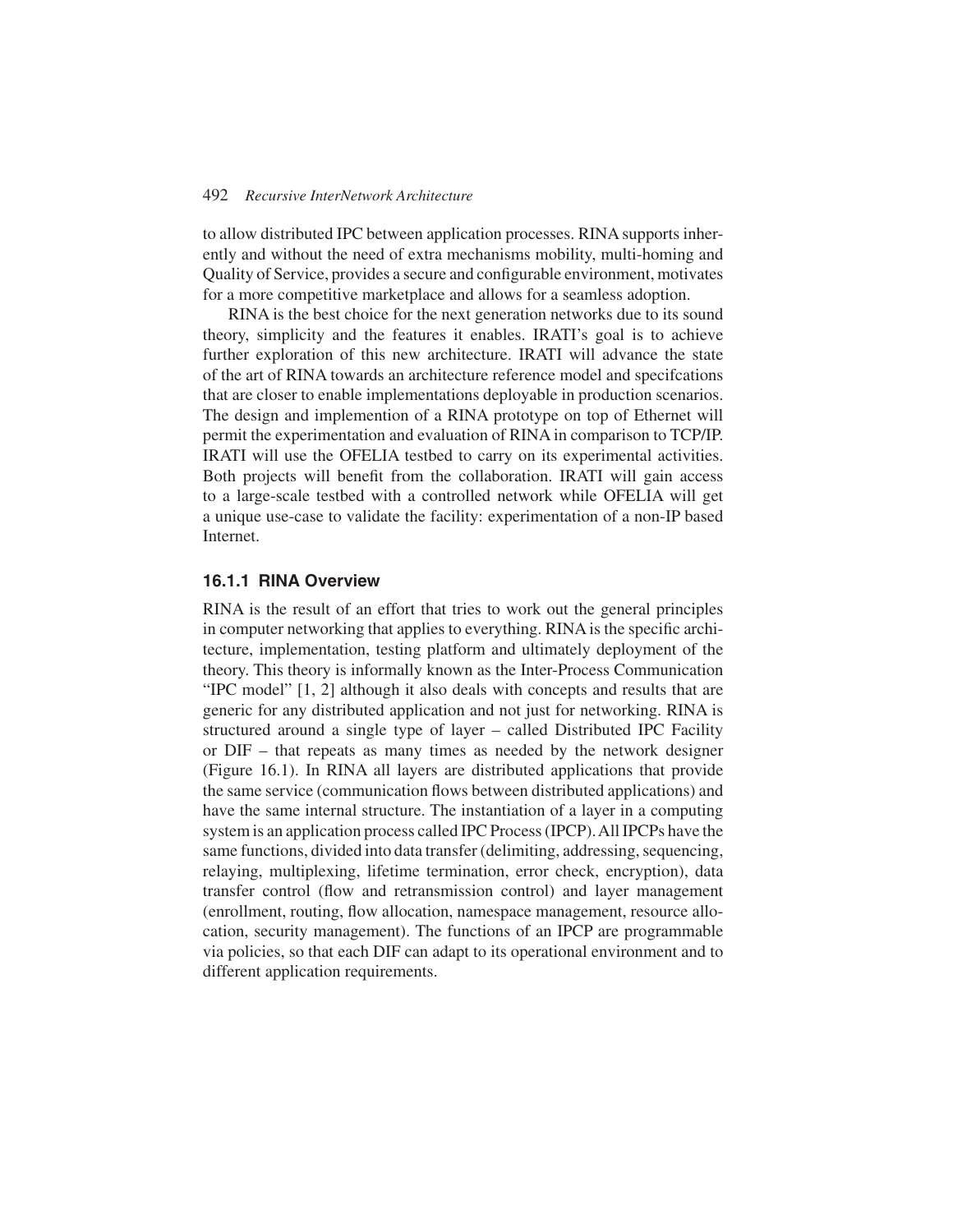

**Figure 16.1** Illustration of the RINA structure: DIFs and internal organisation of IPC Processes (IPCPs).

The DIF service definition provides the *abstract description* of an API as seen by an Application Process using a DIF (specific APIs are systemdependant and may take into account local constraints; in some cases there may not be anAPI at all, but an equivalent way to have equivalent interactions). The Application Process might be an IPC Process, reflecting the recursive nature of RINA (a DIF can be used by any distributed application, including other DIFs). All DIFs provide the same service, called *flows*. A flow is the instantiation of a communication service between two or more application process instances.

In contrast with traditional network architectures in which layers have been defined as units of modularity, in RINA layers (DIFs) are distributed resource allocators [3]. It isn't that layers perform different functions; they all perform the same functions at different scopes. They are doing these functions for the different ranges of the environments the network is targeted at (a single link, a backbone network, an access network, an internet, a VPN, etc.). The scope of each layer is configured to handle a given range of bandwidth, QoS, and scale: a classic case of divide and conquer. Layers manage resources over a given range. The policies of each layer will be selected to optimize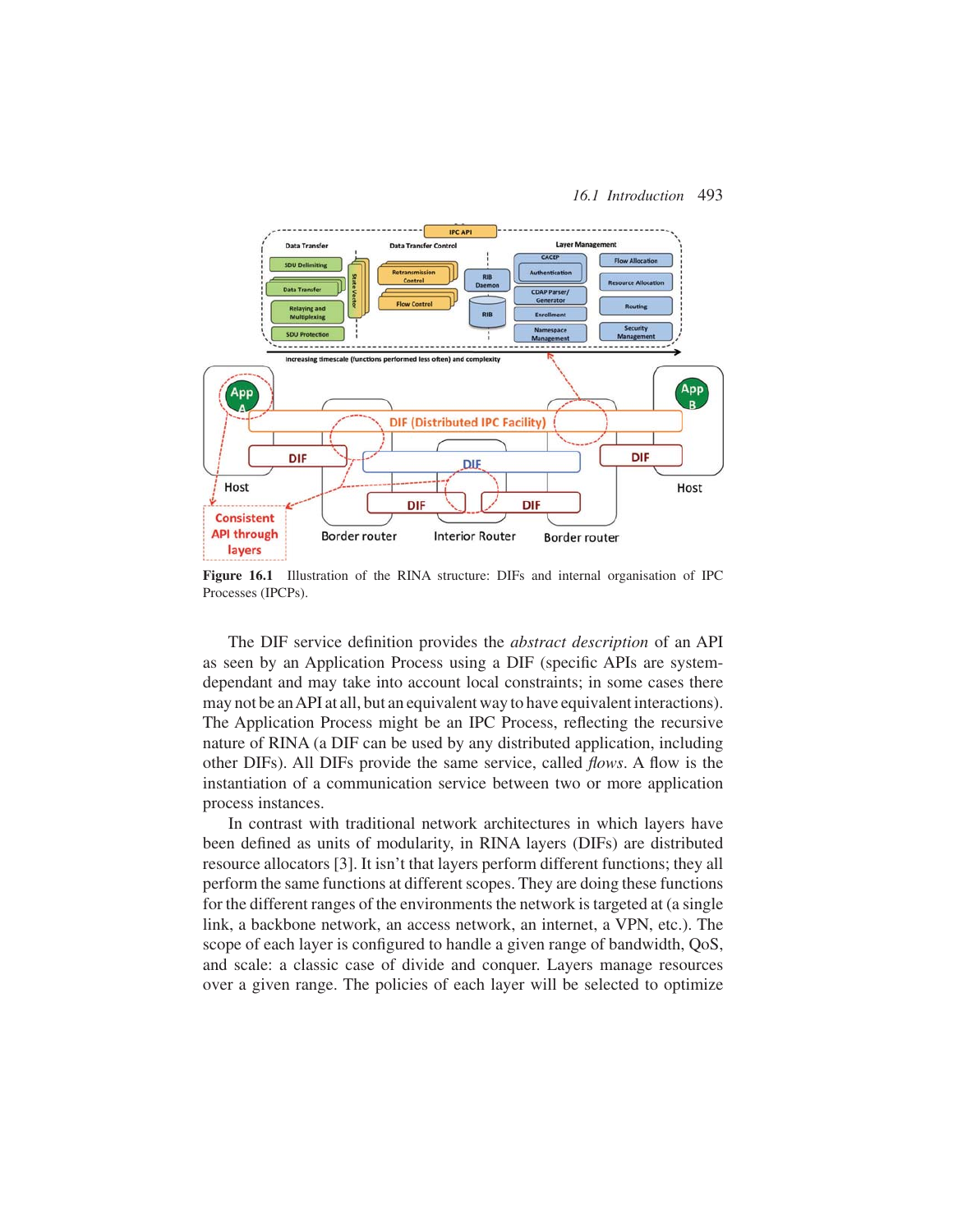that range, bringing programmability to every relevant function within the layer [4]. How many layers are needed? It depends on the range of bandwidth, QoS, and scale: simple networks have two layers, simple internetworks, 3; more complex networks may have more. *This is a network design question, not an architecture question*.

One of the key RINA design principles has been to maximize invariance and minimize discontinuities. In other words, extract as much commonality as possible without creating special cases. Applying the concept from operating systems of separating mechanism and policy, first to the data transfer protocols and then to the layer management machinery (usually referred to the control plane), it turns out that only two protocols are required within a layer [1]:

- A single data transport protocol that supports multiple policies and that allows for different concrete syntaxes (length of fields in the protocol PDUs). This protocol is called EFCP – the *Error and Flow Control Protocol* – and is further explained in Section 4.2.
- A common application protocol that operates on remote objects used by all the layer management functions. This protocol is called CDAP – the Common Distributed Application Protocol.

Separation of mechanism and policy also provided new insights about the structure of those functions within the layer, depicted in Figure 16.1. The primary components of an IPC Process are shown in Figure 16.1 and can be divided into three categories: a) Data Transfer, decouple through a state vector from b) Data Transfer Control, decoupled through a Resource Information Base from c) Layer Management. These three loci of processing are characterized by decreasing cycle time and increasing computational complexity (simpler functions execute more often than complex ones).

- *SDU Delimiting*. The integrity of the SDU written to the flow is preserved by the DIF via a delimiting function. Delimiting also adapts the SDU to the maximum PDU size. To do so, delimiting comprises the mechanisms of fragmentation, reassembly, concatenation and separation.
- *EFCP, the Error and Flow Control Protocol*. This protocol is based on Richard Watson's work [5] and separates mechanism and policy. There is one instance of the protocol state for each flow originating or terminating at this IPC Process. The protocol naturally cleaves into Data Transfer (sequencing, lost and duplicate detection, identification of parallel connections), which updates a state vector; and Data Transfer Control, consisting of retransmission control (ack) and flow control.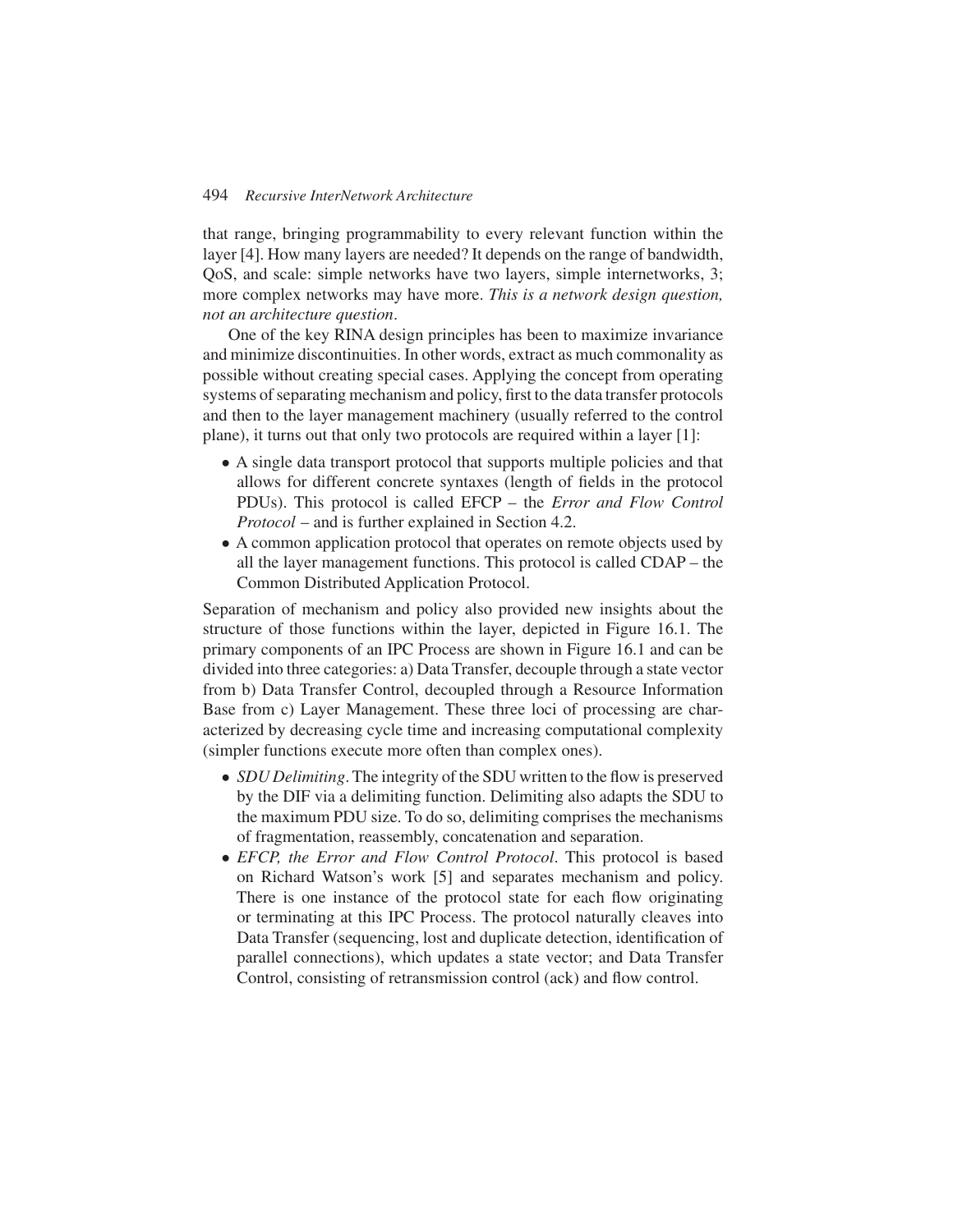- *RMT, the Relaying and Multiplexing Task*. It makes forwarding decision on incoming PDUs and multiplexes multiple flows of outgoing PDUs onto one or more  $(N - 1)$  flows. There is one RMT per IPC Process.
- *SDU Protection*. It does integrity/error detection, e.g. CRC, encryption, compression, etc. Potentially there can be a different SDU Protection policy for each  $(N - 1)$  flow.

The state of the IPC Process is modelled as a set of objects stored in the Resource Information Base (RIB) and accessed via the RIB Daemon. The RIB imposes a schema over the objects modelling the IPCP state, defining what CDAP operations are available on each object and what will be their effects. The RIB Daemon provides all the layer management functions (enrolment, namespace management, flow allocation, resource allocation, security coordination, etc) with the means to interact with the RIBs of peer IPCPs. Coordination within the layer uses the Common Distributed Application Protocol (CDAP).

# **16.2 IRATI Goals**

The overarching goal of ARCFIRE is to contribute to the experimental research and development of RINA, investigating it as an alternative technology to functional layering and TCP/IP. This objective is divided into the following four goals:

1. **Enhancement of the RINA architecture reference model and specifications, focusing on DIFs over Ethernet**. The enhancement of the RINA specifications carried out within IRATI will be driven by three main forces: i) the specification of a DIF over Ethernet as the underlying physical media; ii) the completion of the specifications that enable RINA to provide a level of service similar to the current Internet (low security, best-effort) and iii) the project use cases targeting ambitious scenarios that are challenging for current TCP/IP networks (targeting features like multi-homing, security or quality of service). The industrial partners in the consortium will be leading the elaboration of the use cases, with the input of the External Advisory Board.

2. **RINA open source prototype over Ethernet for a UNIX-like OS**. This is the goal that can better contribute to IRATI's impact and the dissemination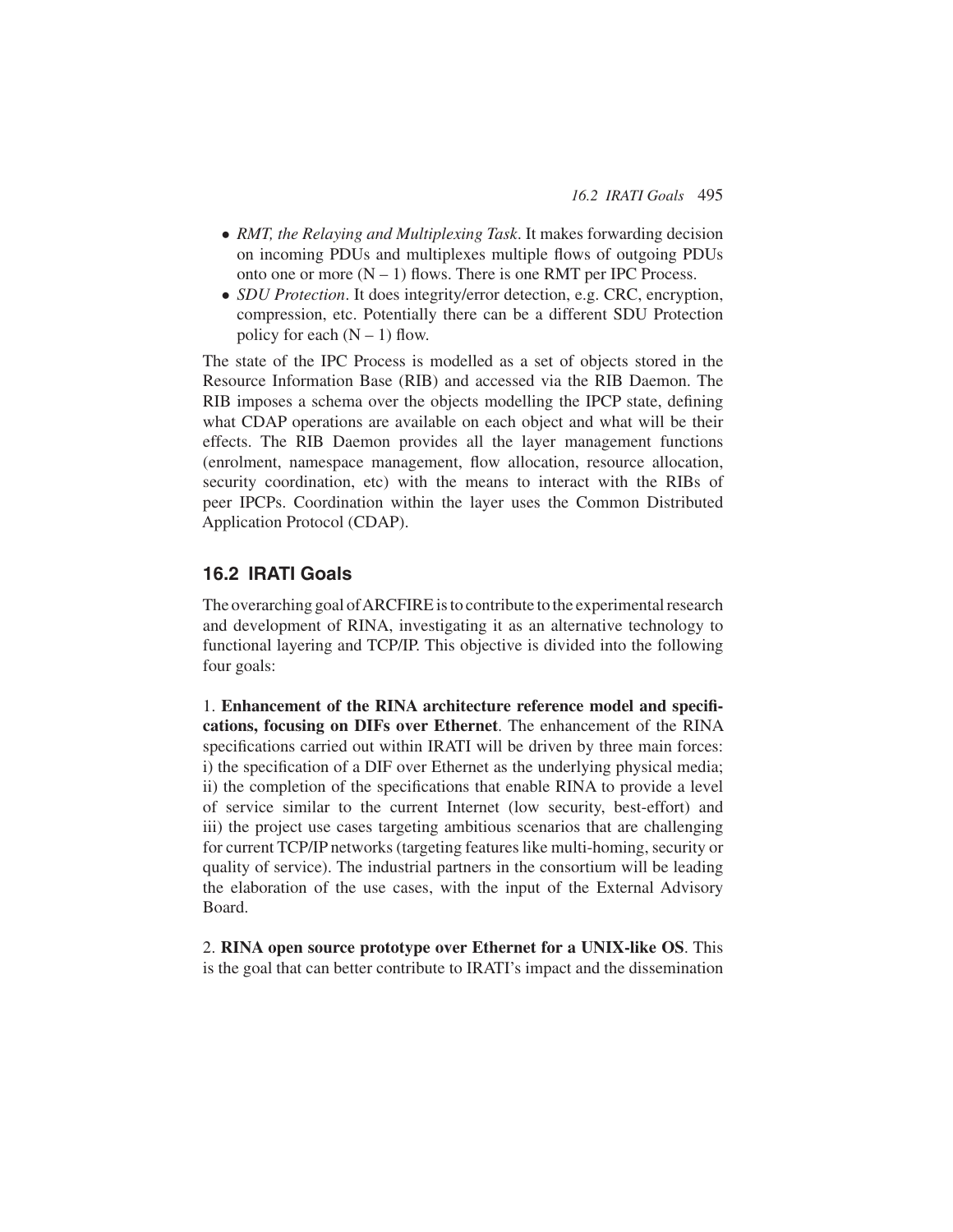of RINA. Besides being the main experimentation vehicle of the project, the prototype will provide a solid baseline for further RINA work after the project. By the end of the project the IRATI partners plan to setup an open source community in order to attract external interest and involve other organizations in RINA R&D.

3. **Experimental validation of RINA and comparison against TCP/IP**. This objective is enabled due to the availability of the FIRE facilities, which provide the experimentation environment for a meaningful comparison between RINA and TCP/IP. IRATI will follow iterative cycles of research, design, implementation and experimentation, with the experimental results retrofitting the research of the next phase. Experiments will collect and analyse data to compare RINA and TCP/IP in various aspects like: application API, programmability, cost of supporting multi-homing, simplicity, vulnerability against attacks, hardware resource utilization (proportional to energy consumption). The industrial partners in the consortium will be leading the choice of benchmarking parameters, with the input of the External Advisory Board.

4. **Provide feedback to OFELIA in regards to the prototyping of a clean slate architecture**. Apart from the feedback to the OFELIA [6] facility in terms of bug reports and suggestions of improvements, IRATI will contribute an OpenFlow controller capable of dynamically setting up Ethernet topologies to the project. IRATI will be using this controller in order to setup different topologies for the various experiments conducted during the project. Moreover, experimentation with a non-IP based solution is an interesting use case for the OFELIA facility, since IRATI will be the first to conduct these type of experiments in the OFELIA testbed.

### **16.3 Approach**

The technical work of the IRATI Project comprises requirements analysis, design, implementation, validation, deployment and experimentation activities organized in three iterations. Such activities have been broken down in three technical work packages.

WP2 is the overarching work package that will define the scope of the use cases to be validated, propose a set of refinements and enhancements to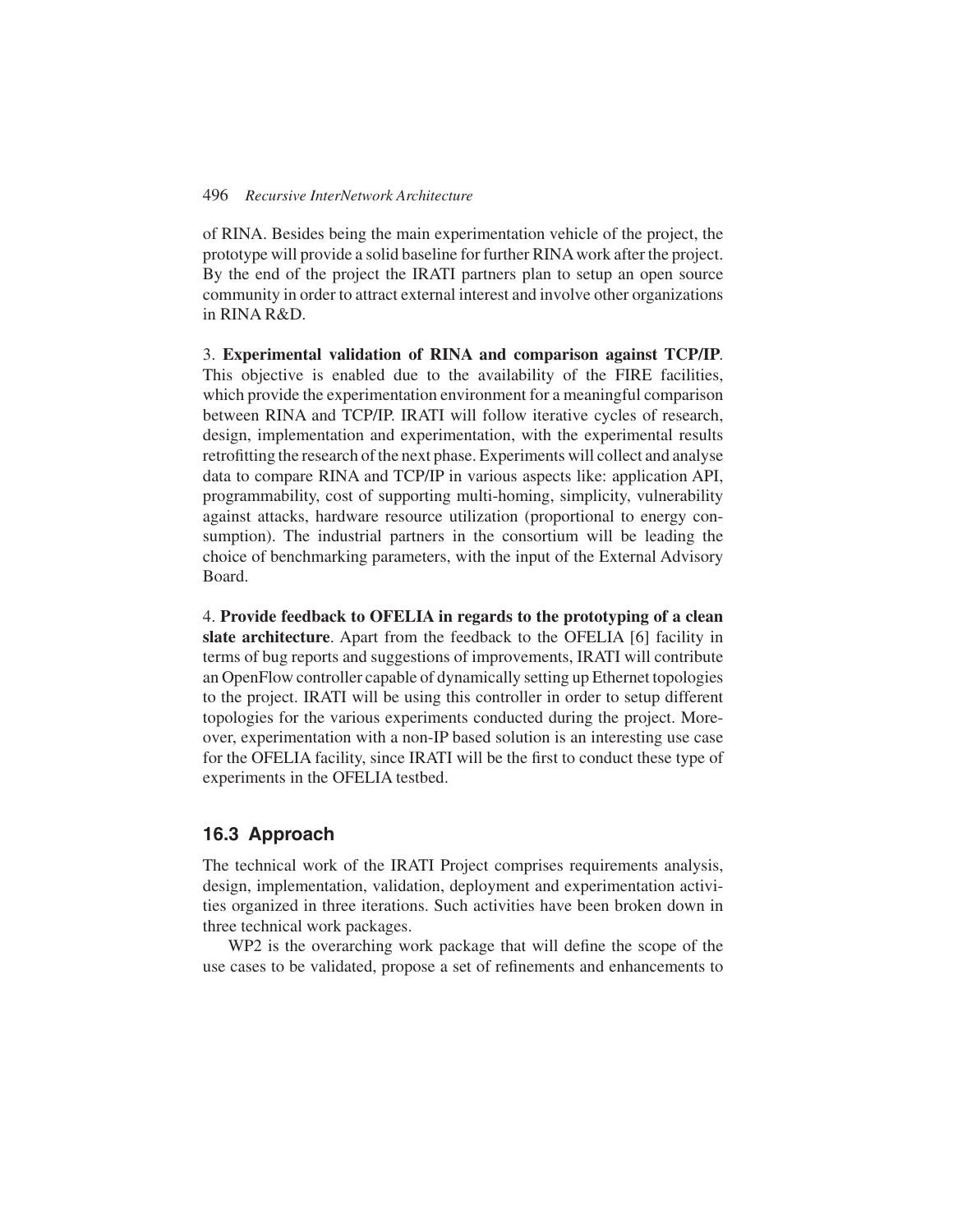the RINA architecture reference model and specifications, and elaborate a high level software architecture for the implementation. For each phase of the project, WP2 will:

- Elaborate the use cases to be showcased during the experimentation phases, analyze them and extract requirements. Use cases will try to focus at first on the availability/integration of core RINA functionalities in basic experimental setups; then, more complex scenarios that are challenging with the current Internet will be targeted to explore the full RINA functionalities and thus meet the expectations/take-up strategies of network operators and cloud service providers (like Interoute). The use cases will drive the experiment design and provide requirements for the completion/validation of the RINA architecture reference model and specifications.
- Analyse the RINA architecture reference model and specifications, identify holes in the mechanisms or missing policies, and propose enhancements/refinements.
- Based on the RINA architecture reference model and specifications on one side and the phase scenario and targeted platform on the other side, provide a high-level software architecture for the design and implementation of the prototype. This high-level software architecture will be the unifying document for the WP3 implementation tasks.

WP3 is the development work package of the project. Its overall objective is to translate the WP2 specifications and high-level software design into a set of prototypes that will be used by WP4 for its test-bed activities and experimentation. The main objectives of this WP are:

- to provide a common development environment
- to implement a RINA prototype over Ethernet for Linux/OS
- to integrate the various functionalities and components into a demon strable system (at node-level)

The architecture releases at the various project phases and the related functional decompositions delivered by WP2 are the starting point of work for WP3. Software prototypes are the major WP3 outcomes to be delivered to WP4. Moreover, it is expected that WP3 will produce a number of feedbacks on previous or concurrent activities, both internally (i.e. among tasks) and externally (i.e. towards other WPs). The feedbacks produced by WP3 to either internal or external tasks will have eventually an impact on the work produced by the target task, i.e. its deliverable.As a general rule, it is expected that major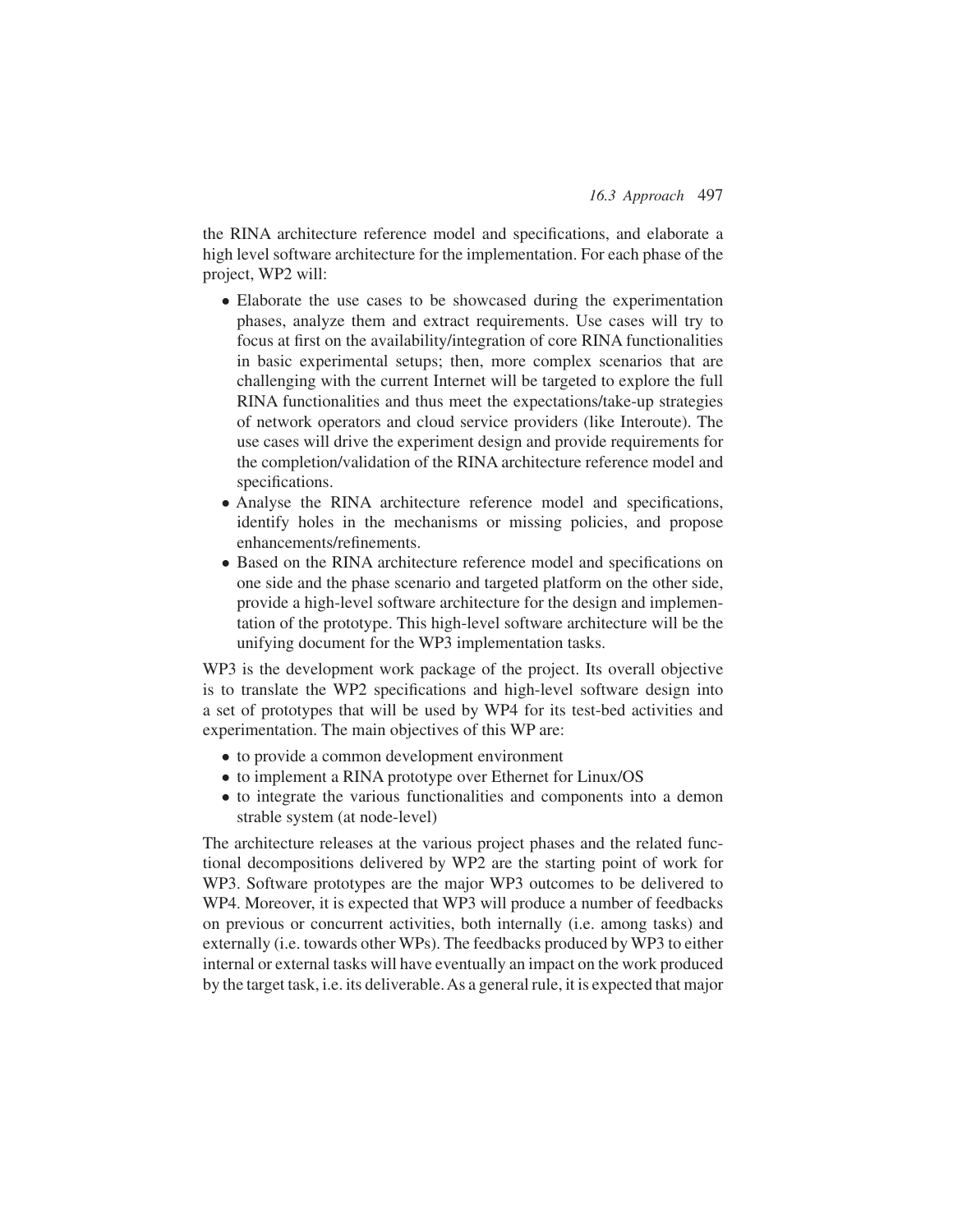feedbacks on a task could lead to fix and reissue the deliverable(s) produced by that task previously.

WP4 is the experimentation and validation work package, responsible of the following goals:

- Design the experiments required to validate the use cases and deploy WP3 prototypes into the OFELIA facility for experimentation.
- Validate the correctness of the prototype with respect to its compliance with the use cases through experimentation.
- Compare and document RINA benefits against TCP/IP in different areas: application interface, multi-homing, support of heterogeneous applications, security and others identified by WP2.
- Based on the experiments result analysis, provide feedback to the RINA specifications enhancement and high-level software architecture design activities in WP2.

# **16.4 Discussion of Technical Work and Achievements**

# **16.4.1 Enhancements of the RINA Specifications and Reference Model**

# **16.4.1.1 Shim DIF over 802.1Q layers**

This specification defines the shim IPC process for the Ethernet (IEEE 802.3) layer using IEEE 802.1Q [7]. Other Shim DIFs specifications will cover the use of Ethernet with other constraints. This type of IPC process is not fully functional. It presents an Ethernet layer as if it was a regular DIF. The task of a shim DIF is to put as small as possible a veneer over a legacy protocol to allow a RINA DIF to use it unchanged. In other words, because the DIF assumes it has a RINAAPI below, the Shim DIF allows a DIF to operate over Ethernet without change. The shim IPC process wraps the Ethernet layer with the IPC process interface. The goal is not to make legacy protocols provide full support for RINA and so the shim DIF should provide no more service or capability than the legacy protocol provides.

An Ethernet shim DIF spans a single Ethernet "segment". This means relaying is done only on 1-DIF addresses. Each shim DIF is identified by a VLAN (IEEE 802.1Q) id, which is in fact the shim DIF name. Each VLAN is a separate Ethernet Shim DIF. All the traffic in the VLAN is assumed to be shim DIF traffic.

Ethernet comes with the following limitations, which are reflected by the capabilities provided by the Ethernet shim DIF: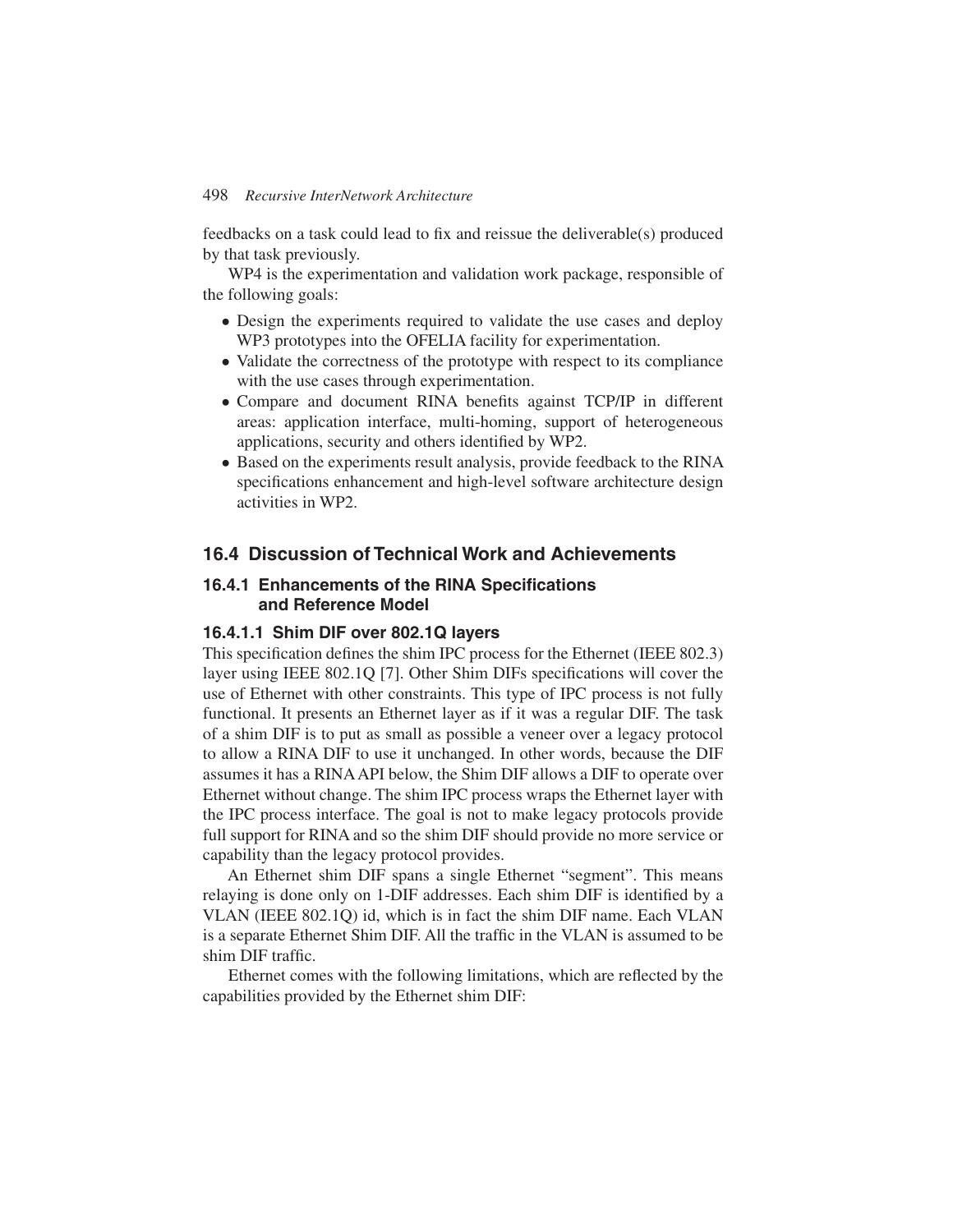- It assumes that there is a single "network layer" protocol machine instance that is the only user of the Ethernet protocol machine at each system. The Ethertype field on the Ethernet header just identifies the syntax of the "network layer" protocol.
- Because it is only possible to distinguish one flow between each pair of MAC addresses, there is no explicit flow allocation.
- There are no guarantees on reliability.

These limitations impact the usability of the Ethernet shim DIF: it only provides enough capabilities for another DIF to be the single user of the Ethernet shim DIF. Therefore, the only applications that can register in an Ethernet shim DIF are IPC Processes. Moreover, since Ethernet doesn't provide the means to distinguish different flows nor explicit flow allocation, there can only be one instance of an IPC Process registered at each Ethernet shim IPC Process. The following figure illustrates an Ethernet frame as used by the Ethernet shim DIF.

|  |  | whee (7) Start of frame   Destination   Source MAC   802.1q tag   Ethertype (2)   Payload   Frame check   Internation   MAC @ (6)   @ (6)   (4)   (4)   (4)   (4)   (4)   (4)   (4)   (4)   (4)   (4)   (4)   (4)   (4)   (4) |  |  |
|--|--|-------------------------------------------------------------------------------------------------------------------------------------------------------------------------------------------------------------------------------|--|--|
|  |  |                                                                                                                                                                                                                               |  |  |

- *Destination MAC address*: The MAC address assigned to the Ethernet interface the destination shim IPC Process is bound to.
- *Source MAC address*: The MAC address assigned to the Ethernet interface the source shim IPC Process is bound to.
- *802.1Q tag*: The DIF name.
- *Ethertype*: Although it is not strictly required to have a special Ethertype for the correct operation of the shim DIF (since all the traffic in the VLAN is assumed to be shim DIF traffic), it is handy to define an Ethertype for RINA (if, for no other reasons, to facilitate debugging). Therefore the Ethernet frames used within the shim Ethernet DIF will use the 0xD1F0 value for the Ethertype field.
- *Payload*: Carries the upper DIF SDUs. The maximum length of the SDU must be enforced by the upper DIF, since the Ethernet shim DIF doesn't perform fragmentation and reassembly functions. The only delimiting supported by this Shim DIF is "1 for 1," i.e. it is assumed the entire Payload is a single SDU.

Instead of using the RINA Flow Allocator, the Ethernet shim DIF reuses ARP in request/response mode to perform this function. ARP resolves a network layer address into a link layer address instantiating the state for a flow to this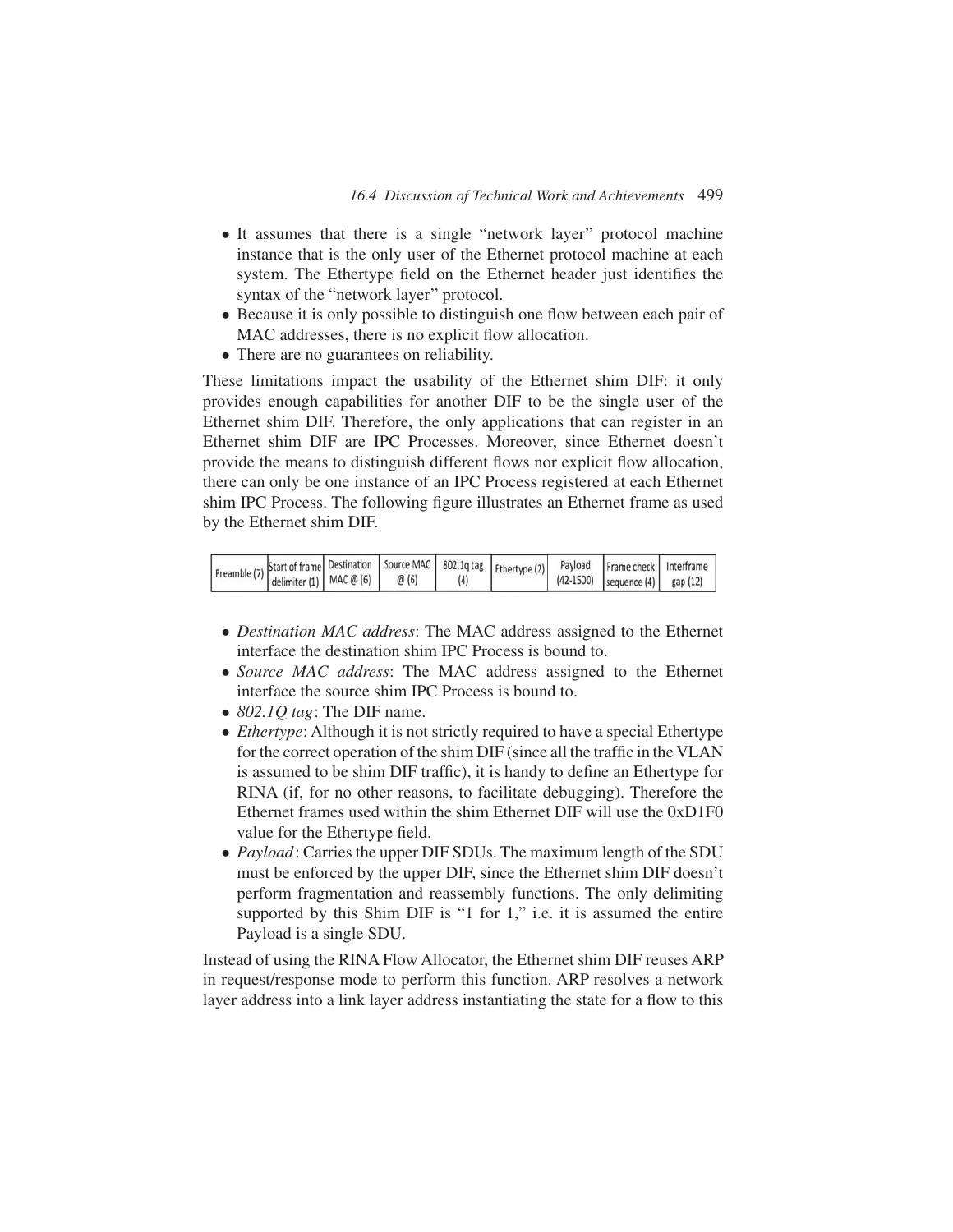

Figure 16.2 Relation between protocol machines.

protocol. In effect, in the context of the shim DIF, mapping the application process name to a shim IPC Process address and instantiating a MAC protocol machine equivalent of DTP, exactly the function that the Flow Allocator provides. The relation between these different protocol machines can be seen in Figure 16.2.

# **16.4.1.2 Shim DIF for hypervisors**

In order to cope with the vast amount of virtualization technologies and hardware (HW) architectures, this specification aims at providing a generic schema in order to ease defining shim IPC Processes for Hypervisors (HV) [8]. Therefore, it does not target any particular HV/HW technology but describes basic mechanisms that shim IPC Process for specific virtualization technologies could inherit. It is expected that other specifications, focusing on specific HV/HW solutions, will be deriving from this one and will be defining the necessary low-level details.

Shim IPC Processes for HV are not fully functional processes, they just present their mechanisms for VM-to-VM intercommunication as if they were a regular DIF. The task of this shim DIF is to put as small as possible layering overhead on the VM-to-VM intercommunication mechanisms, wrapping them with the RINA API.

The scope of the communication mechanisms described is point-to-point and HV local, i.e. between guest and host VMs in the same HV system. Therefore, the host must rely on other shims IPC Processes to allow for intercommunications with other systems than the ones managed by the Hypervisor,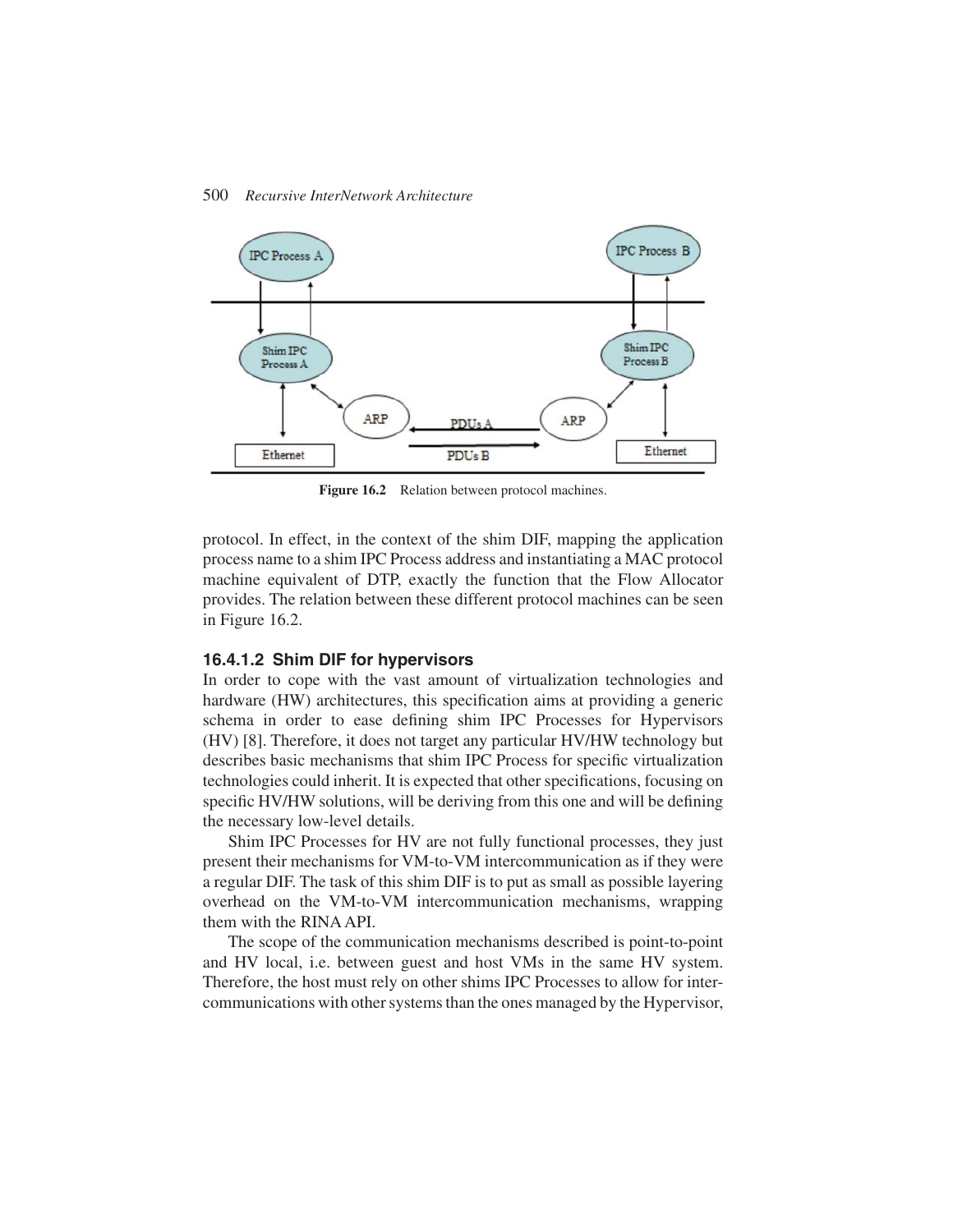

Figure 16.3 Environment of the shim DIF for Hypervisors.

for instance the shim IPC Process over Ethernet 802.1Q as depicted in Figure 16.3.

#### **16.4.1.3 Link state routing policy**

This specification describes a link-state routing based approach to generate the PDU forwarding table [9]. The PDU forwarding table is a component of an IPC Process. Routing in RINAis all policy; that is, each DIF is free to decide on the best approach to generate the PDU forwarding table for its environment. Link-state routing is just one of the possible policies. The ultimate goal of routing research in RINA is to create a framework for investigating different routing schemes in a recursive model. Since most DIFs will be of moderate size, starting with link-state routing seems a reasonable approach.

In its simplest form, link-state routing is based on the dissemination of linkstate information among all the nodes in a network. Every node constructs the network connectivity graph based on its current view of the state of the links in the network, and applies an algorithm to this graph in order to compute the routes to every other node in the network. The routing table contains entries for the next hop to the shortest route to each other node (destination address) in the network. The forwarding table is generated by recording the mapping between each destination addresses and the corresponding outbound interface towards the next hop. Traditional link-state routing is made more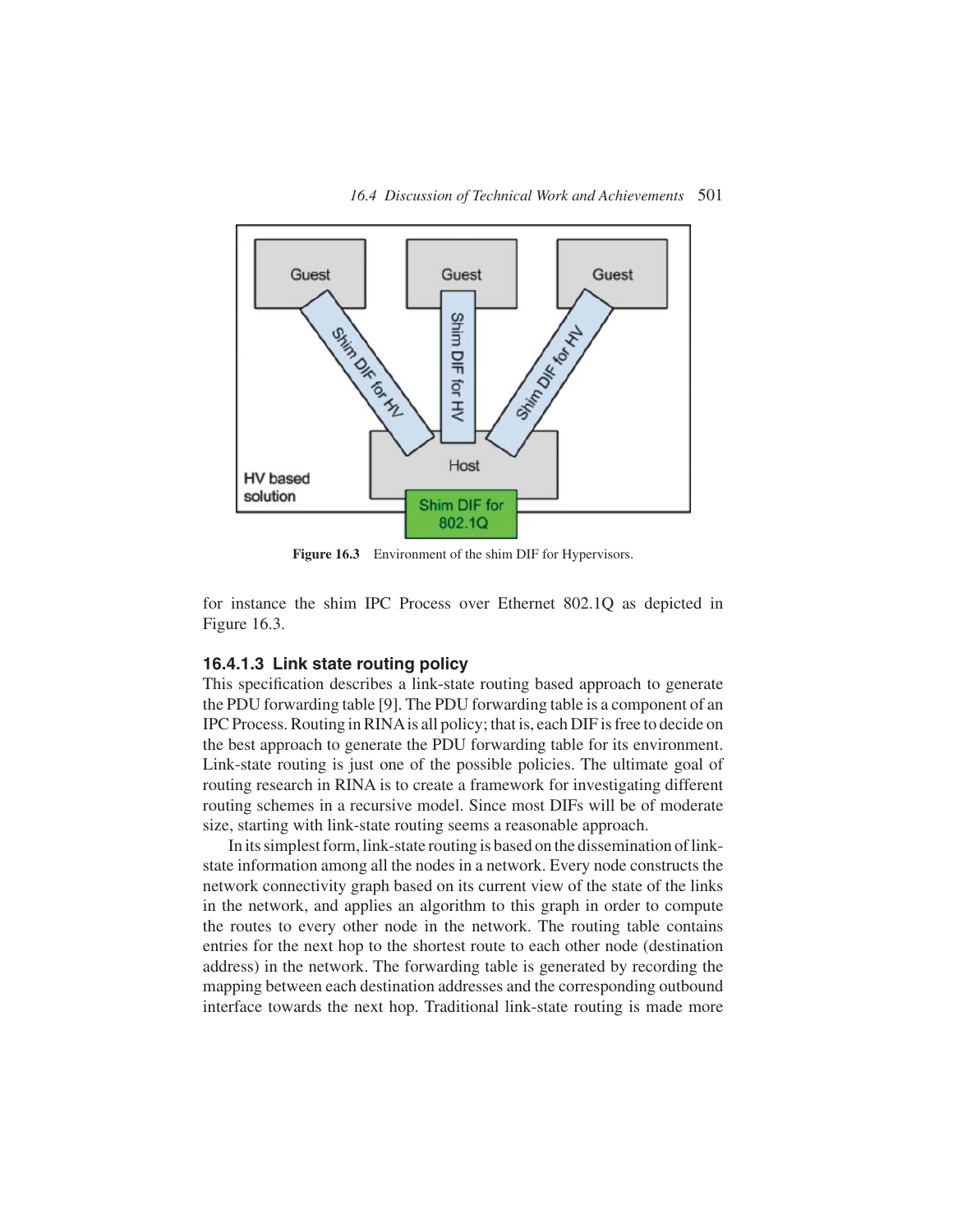scalable by organizing the network into a hierarchy (for instance, prefixbased), where link-state routing is performed in each level of the hierarchy (and the dissemination of link-state information is limited to the nodes that belong to the same hierarchical level or prefix). Since in RINA routing table sizes can be bound by recursing, link-state routing can scale in most cases. Even with large DIFs it is possible to create subnets of nodes within a DIF where link state is used within each subnet and topological addresses across the subnets of the DIF; so that no routing calculation is required between subnets [10].

The functions of the PDU forwarding table generator component are to collaborate with the RIB daemon to disseminate and collect information about the status of the  $N - 1$  flows in the DIF and to use this information to populate the PDU forwarding table used by the Relaying and Multiplexing Task (RMT) to forward PDUs. Current link-state routing protocols, such as Open Shortest Path First (OSPF) or Intermediate System to Intermediate System (IS–IS), perform additional functions such as automatic neighbour discovery, adjacency forming or link-state failure detection. In an IPC Process these functions are performed by other components such as the Resource Allocator, therefore the PDU Forwarding Table generator doesn't need to do them (Figure 16.4).

The PDU Forwarding Table generator is one of the layer management components of the IPC Process. These components interact, using the RIB daemon, with their counterparts in neighbouring IPC Processes by exchanging Common Distributed Application Protocol (CDAP) messages over N – 1 flows. The CDAP messages perform remote operations (create/ delete/start/stop/read/write) on one or more objects of the targeted IPC Process RIB. The PDU forwarding table generator is the handler of the RIB operations



Figure 16.4 A simple example of link-state routing.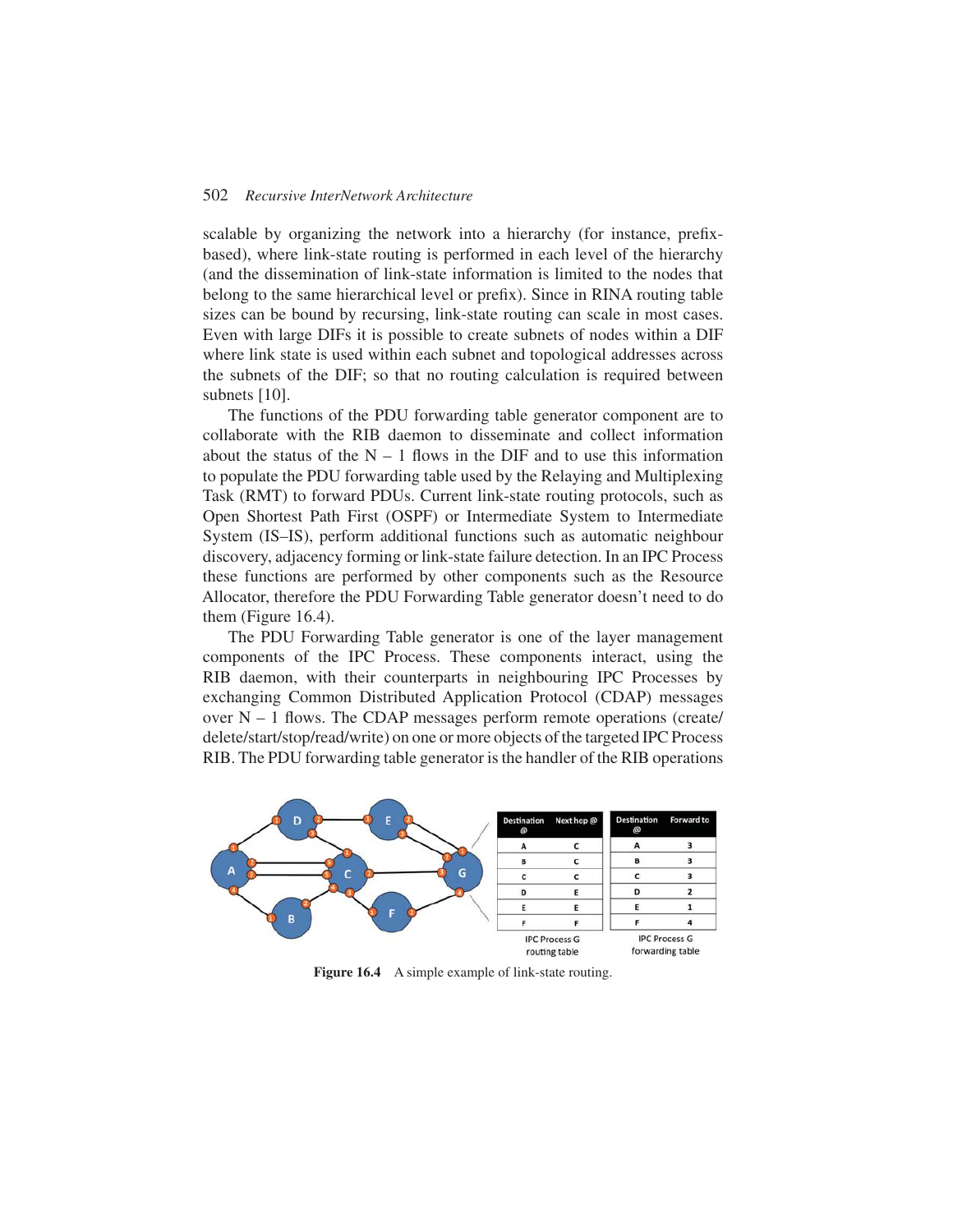targeting the objects related to link-state routing. To summarize, the important details for this specification are that:

- The Enrollment task explicitly notifies the PDU Forwarding Table Gene rator component when enrollment with a new neighbour IPC Process has completed successfully. Then the PDU Forwarding Table Generator can initiate the procedure to synchronize its knowledge about the state of  $N-1$  flows in the DIF with its new neighbour using the RIB daemon.
- The Resource Allocator component of the IPC Process will explicitly notify the PDU Forwarding table generator of events affecting the local  $N - 1$  flows (local  $N - 1$  flows are flows that have the IPC Process as source or target). Such events include the allocation, deallocation and changes in the status of these flows  $(N - 1$  flow up  $/N - 1$  flow down).
- The PDU Forwarding Table Generator component shares their view of the network using the RIB daemon to communicate with other IPC Processes. The RIB Daemon notifies the PDU Forwarding Table generator when it receives CDAP messages targeting these relevant objects (which are defined later in this document).
- The PDU Forwarding Table Generator propagates changes in the status of local or remote  $N - 1$  flows by requesting the RIB Daemon to send CDAP messages to one or more neighbour IPC Processes. These CDAP messages cause operations on the relevant objects in the RIBs of neighbour IPC Processes.

Figure 16.5 illustrates these details, showing the inputs and outputs of the PDU Forwarding table component, and its relationship with the other components in the IPC Process.

### **16.4.2 RINA Implementation Activities**

#### **16.4.2.1 Implementation goals and major design choices**

The IRATI implementation of RINA had to accomplish two main goals:

• **Become a platform for RINA experimentation**. The implementation has to be: i) flexible and adaptable (a RINA "node" can be configured as a host, border router or interior router); ii) the design must be modular so that it can be easily updated as new insights into RINA allow for simpler/better implementations; iii) it must be programmable so that researchers can experiment with different behaviours; iv) must be able to run over multiple lower layers (Ethernet, TCP, UDP, shared memory, USB, etc) and v) must be able to support native RINA applications.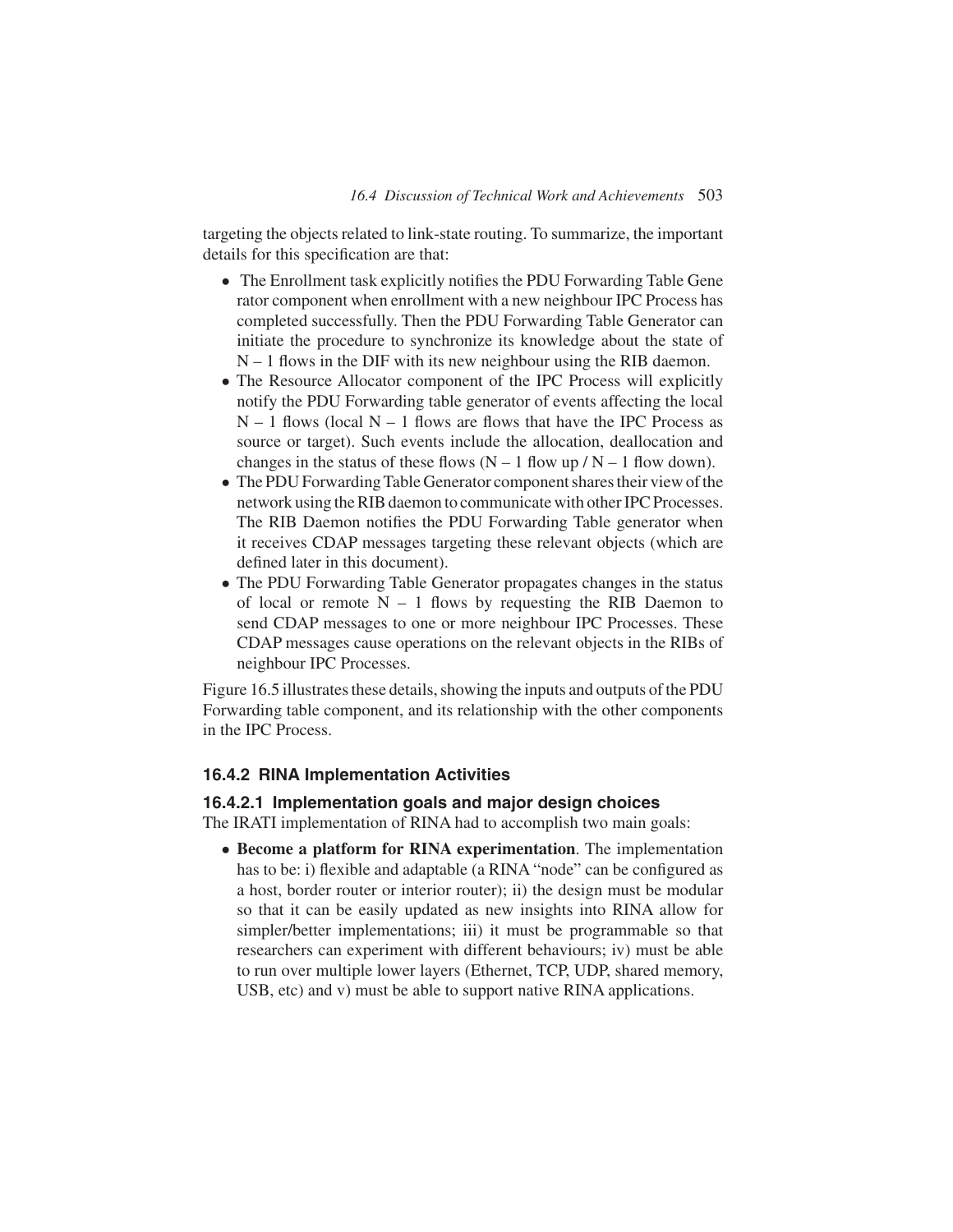

Figure 16.5 Inputs and outputs of the Link-state based PDU Forwarding Table generator policy.

• **Become the basis of future RINA-based products**. In order to achieve this goal, the implementation should: i) tightly integrate with the Opera ting System; ii) allow for performance-related optimizations; iii) enable hardware offload of some functions in the future; iv) seamlessly support existing applications and v) enable RINA to carry IP traffic – RINA as a transport of the IP layer (Figure 16.6).

| <b>Decision</b>                                     | Pros                                                                                                      | Cons<br>Monolithic kernel (RINA/<br><b>IPC Model may be better</b><br>suited to micro-kernels)<br>More complex<br><i>implementation</i> and<br>debugging |  |
|-----------------------------------------------------|-----------------------------------------------------------------------------------------------------------|----------------------------------------------------------------------------------------------------------------------------------------------------------|--|
| Linux/OS vs other<br><b>Operating systems</b>       | Adoption, Community, Stability,<br>Documentation, Support                                                 |                                                                                                                                                          |  |
| User/kernel split<br>vs user-space only             | IPC as a fundamental OS service,<br>access device drivers, hardware<br>offload, IP over RINA, performance |                                                                                                                                                          |  |
| $C/C++$<br>vs Java, Python,                         | Native implementation                                                                                     | Portability, Skills to master<br>language (users)                                                                                                        |  |
| <b>Multiple user-space</b><br>daemons vs single one | Reliability, Isolation between IPCPs<br>and IPC Manager                                                   | Communication overhead,<br>more complex impl.                                                                                                            |  |
| Soft-irqs/tasklets vs.<br>workqueues (kernel)       | Minimize latency and context<br>switches of data going through the<br>"stack"                             | More complex kernel<br>locking and debugging                                                                                                             |  |

**Figure 16.6** Major design choices of the IRATI implementation.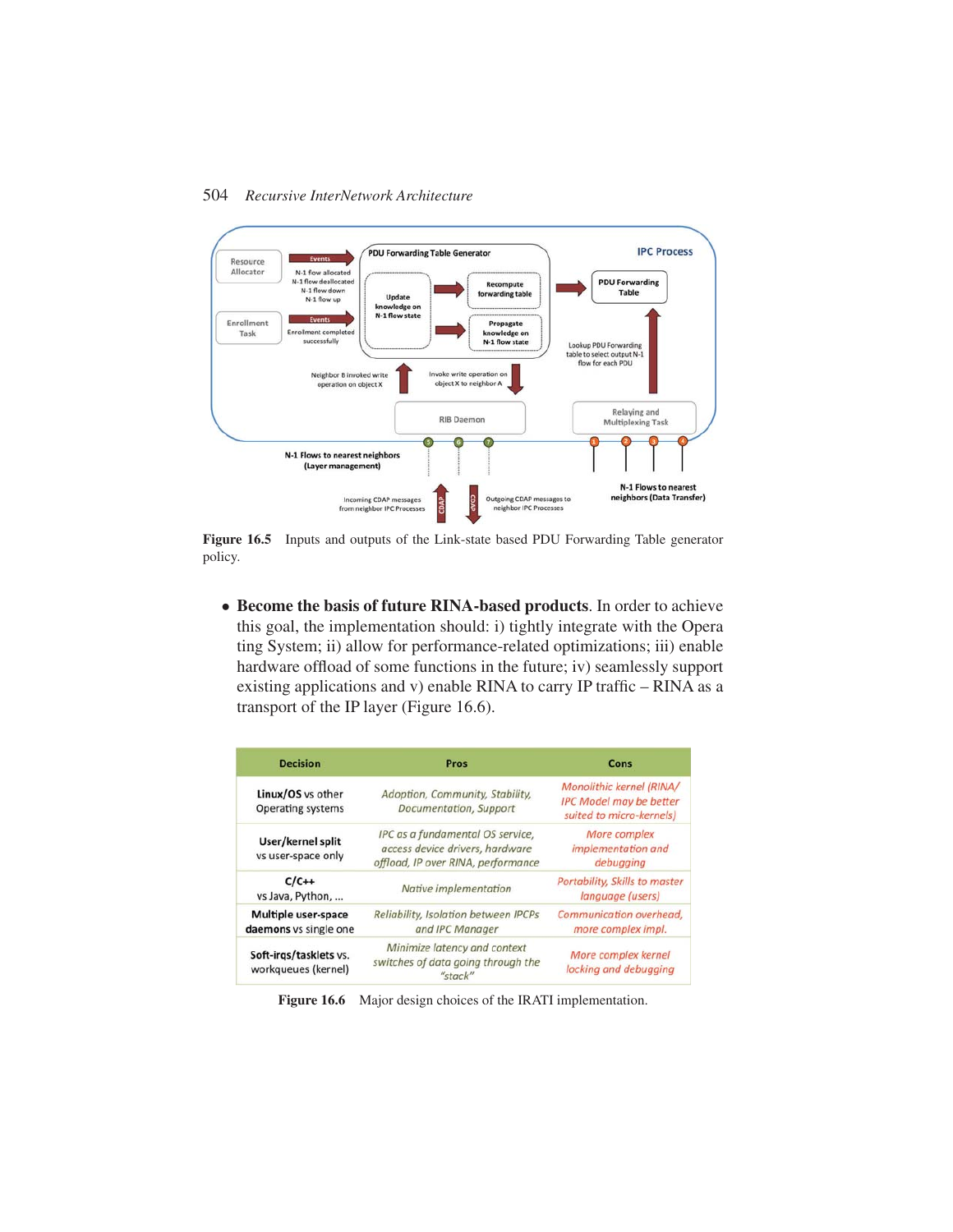With that goals and requirements in mind, the table displayed above shows a summary of the pros and cons behind the major design decisions taken in the IRATI implementation of the RINA architecture: Linux/OS was the chosen operating system; RINA functionalities were spread between the user-space and the kernel; C and C++ were chosen as the programming languages (however, bindings for other languages of the application API can be generated); the implementation contains multiple user-space daemons and the kernel infrastructure exploits the use of soft-irqs and tasklets in order to minimize latency and context switches in the kernel data-path.

Figure 16.7 illustrates the user-kernel split in terms of RINA components implemented in user-space or the kernel. Looking at the different tasks that form an IPC Process, the data transfer and data-transfer control ones – which have stringent performance requirements and execute at every PDU or every few PDUs – were implemented in the kernel. Layer management functions, which do not execute so often and can be much more complex, have been implemented in user-space. Shim IPC Processes have also been implemented in the kernel, since i) they usually need to access device drivers or similar functions only available in kernel space; and ii) the complexity of the functions performed by shim IPC Processes is relatively low.

#### **16.4.2.2 Software architecture overview**

The software architecture of the IRATI implementation is show in Figure 16.8. A more in depth description has been published in [11]. The main components of IRATI have been divided into four packages:



**Figure 16.7** IPC Process split between the user-space and kernel.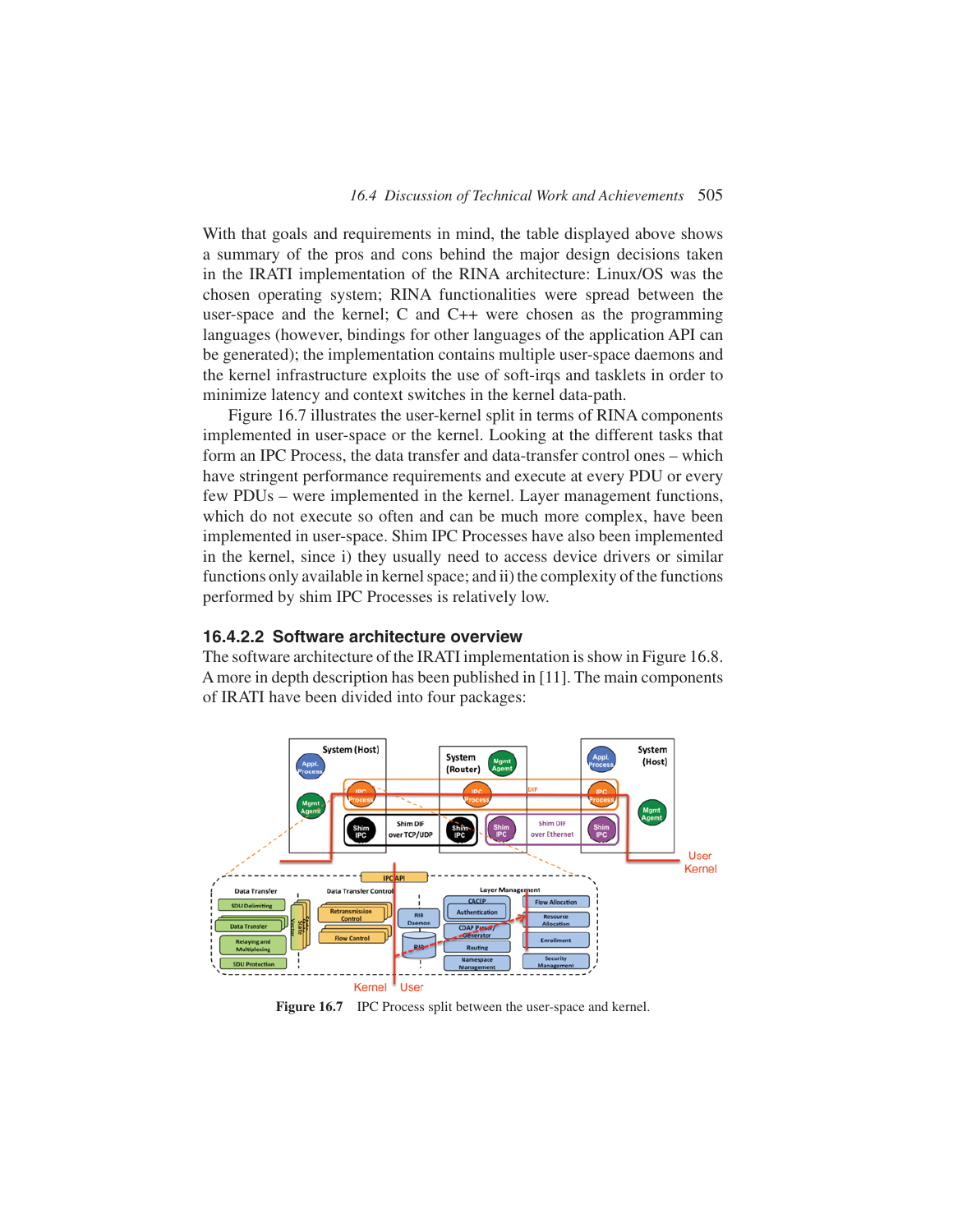

**Figure 16.8** Software architecture of the IRATI RINA implementation.

- 1. **Daemons** (rinad). This package contains two types of daemons (OS Processes that run in the background), implemented in C++.
	- **IPC Manager Daemon** (rinad/src/ipcm). The IPC Manager Daemon is the core of IPC Management in the system, acting both as the manager of IPC Processes and a broker between applications and IPC Processes (enforcing access rights, mapping flow allocation or application registration requests to the right IPC Processes, etc.).
	- **IPC Process Daemon** (rinad/src/ipcp). The IPC Process Daemons (one per running IPC Process in the system) implement the layer management components of an IPC Process (enrollment, flow allocation, PDU Forwarding table generation or distributed resource allocation functions).
- 2. **Librina** (librina). The librina package contains all IRATI libraries that have been introduced to abstract from the user all the kernel interactions (such as syscalls and Netlink details). Librina provides its functionalities to user-space RINA programs via scripting language extensions or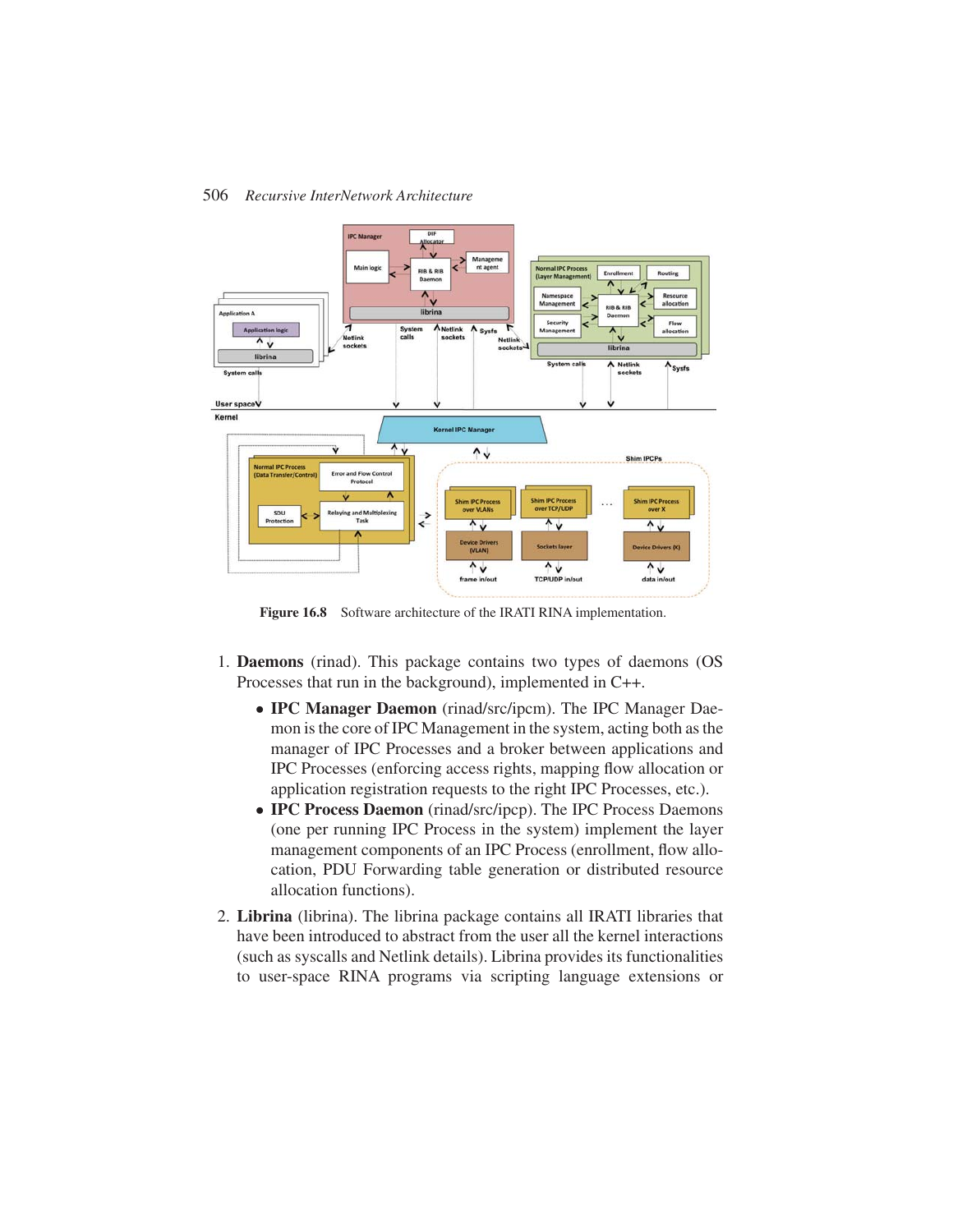statically/dynamically linkable libraries (i.e. for C/C++ programs). Librina is more a framework/middleware than a library: it has its own memory model (explicit, no garbage collection), its execution model is event-driven and it uses concurrency mechanics (its own threads) to do part of its work.

- 3. **Kernel components** (linux/net/rina). The kernel contains the implementation of the data transfer/data transfer control components of normal IPC Processes as well as the implementation of shim DIFs – which usually need to access functionality only available at the kernel. The Kernel IPC Manager (KIPCM) manages the lifetime (creation, destruction, monitoring) of the other component instances in the kernel, as well as its configuration. It also provides coordination at the boundary between the different IPC processes.
- 4. **Test applications and tools** (rina-tools). This package contains test applications and tools to test and debug the RINA Prototype. Right now the rina-tools package contains the rina-echo-time application, which can work both in "echo" (ping-like behavior between two application instances) or "performance" mode (iperf-like behaviour).

# **16.4.2.3 Open source**

The IRATI software has been made available as open source. Interested users and developers can access the code at the IRATI github side [12], which includes documentation of the project, installation guides and tutorials on how to perform simple experiments. There is also a mailing list available to users and developers, in order to facilitate the interaction with the maintainers of the IRATI implementation.

# **16.4.3 Experimental evaluation of RINA on the FIRE infrastructure**

**16.4.3.1 Experimental evaluation of the shim DIF for hypervisors** In order to assess the possible gains from deploying the shim DIF for hypervisors in the DC, we measured the performance of the IRATI stack against the performance of the TCP/IP stack in Linux, when deployed to support VM networking. The full description of the experiment has been published in [13]. Note however up front that the IRATI stack is currently not optimized for performance yet. The tests reported in this section involve a single physical machine (the host) that acts as a hypervisor for one or two VMs. We performed two different test scenarios: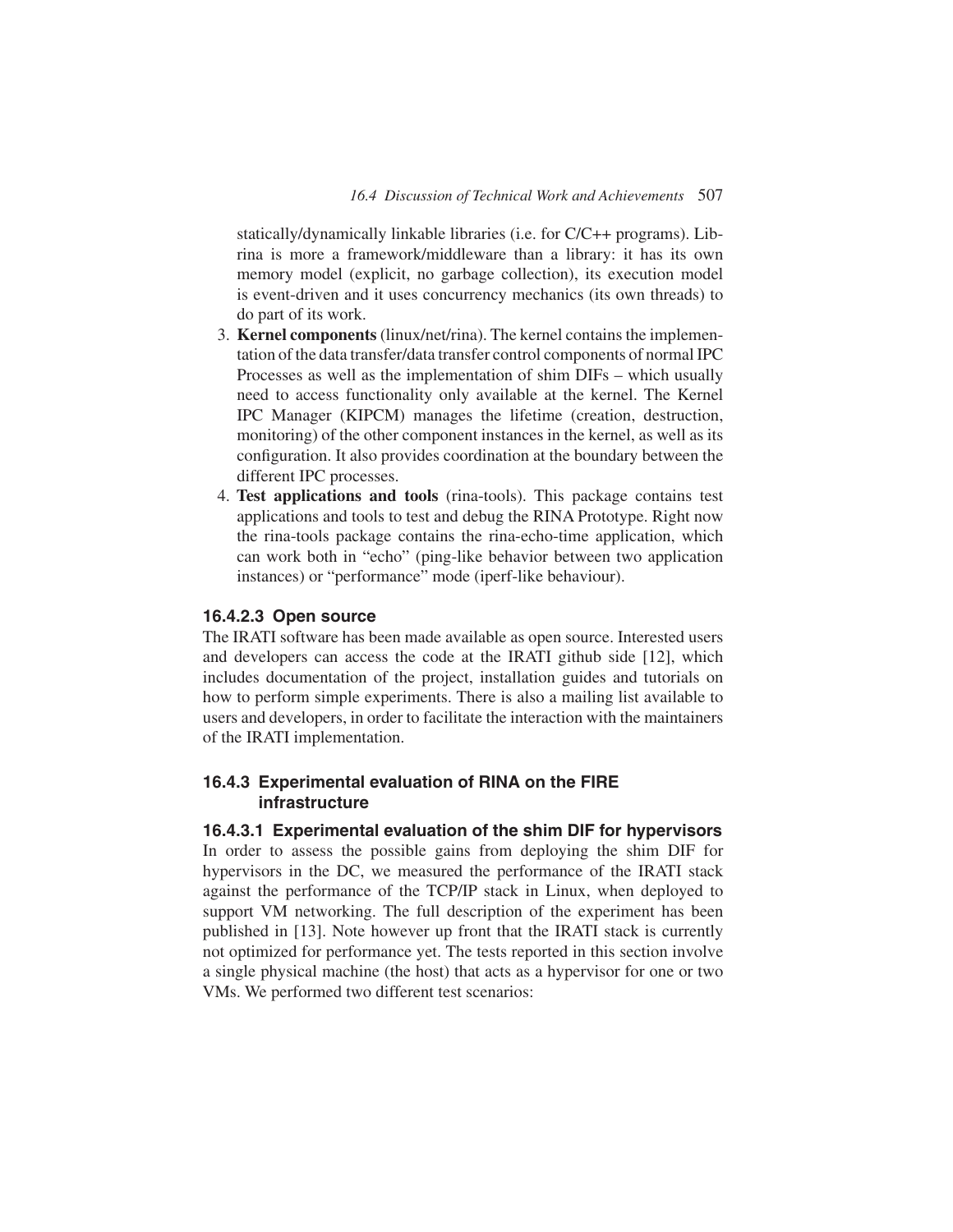- Host-to-VM tests; where a benchmarking tool (rina-echo-time for IRATI tests and netperf for TCP/IP tests) is used to measure the goodput between a client running in the host and a server running on VM.
- VM-to-VM tests; where a benchmarking tool is used to measure the goodput between a client running on a VM and a server running on a different VM.

The measurements were taken on a processing system with two 8 core Intel E5-2650v2 (2.6 GHz) CPUs and 48 GB RAM. QEMU/KVM was chosen as the hypervisor, since it is one of the two hypervisors supported by the shim DIF for hypervisors provided by the IRATI prototype. For the host-to-VM scenario, three test sessions were executed. The first two tests sessions assess UDP goodput performance at variable packet size, therefore assessing the performance of traditional VM networking. The tap device corresponding to emulated NIC in the VM is bridged to the host stack through a Linux in-kernel software bridge.

The second test session makes use of a paravirtualized NIC model, the virtio-net device. Paravirtualized devices don't correspond to real hardware, instead they are explicitly designed to be used by virtual machines, in order to save the hypervisor from the burden of emulating real hardware. Paravirtualized devices allows for better performances and code reusability. The only difference between the first and the second test session is the model of the emulated NIC. In the first session, a NIC belonging to the Intel e1000 family is used, which is implemented in QEMU by emulating the hardware behaviour (full virtualization) – e.g. NIC PCI registers, DMA, packet rings, offloadings, etc. Despite being more virtualization-friendly than e1000 (or other emulated NICs like r8169 or pcnet2000), the guest OS still sees the virtio-net adapter like a normal ethernet interfaces, with all the complexities and details involved, e.g. MAC, MTU, TSO, checksum offloading, etc.

The third test session shows the performance of the shim DIF for hypervisors. A scenario comparable to the one deployed in the first and second test sessions involves a shim IPC process for hypervisors on the host and the corresponding one on the guest. No normal IPC processes are used, the applications can run directly over the shim DIF. This is a consequence of the flexibility of RINA, since the application can use the lowest level DIF whose scope is sufficient to support the intended communication (guest-to-host in this case) and that provides the required QoS.

The host runs our rina-echo-time application in server mode, while the guest runs rina-echo-time in client mode. Rina-echo-time is a simple RINA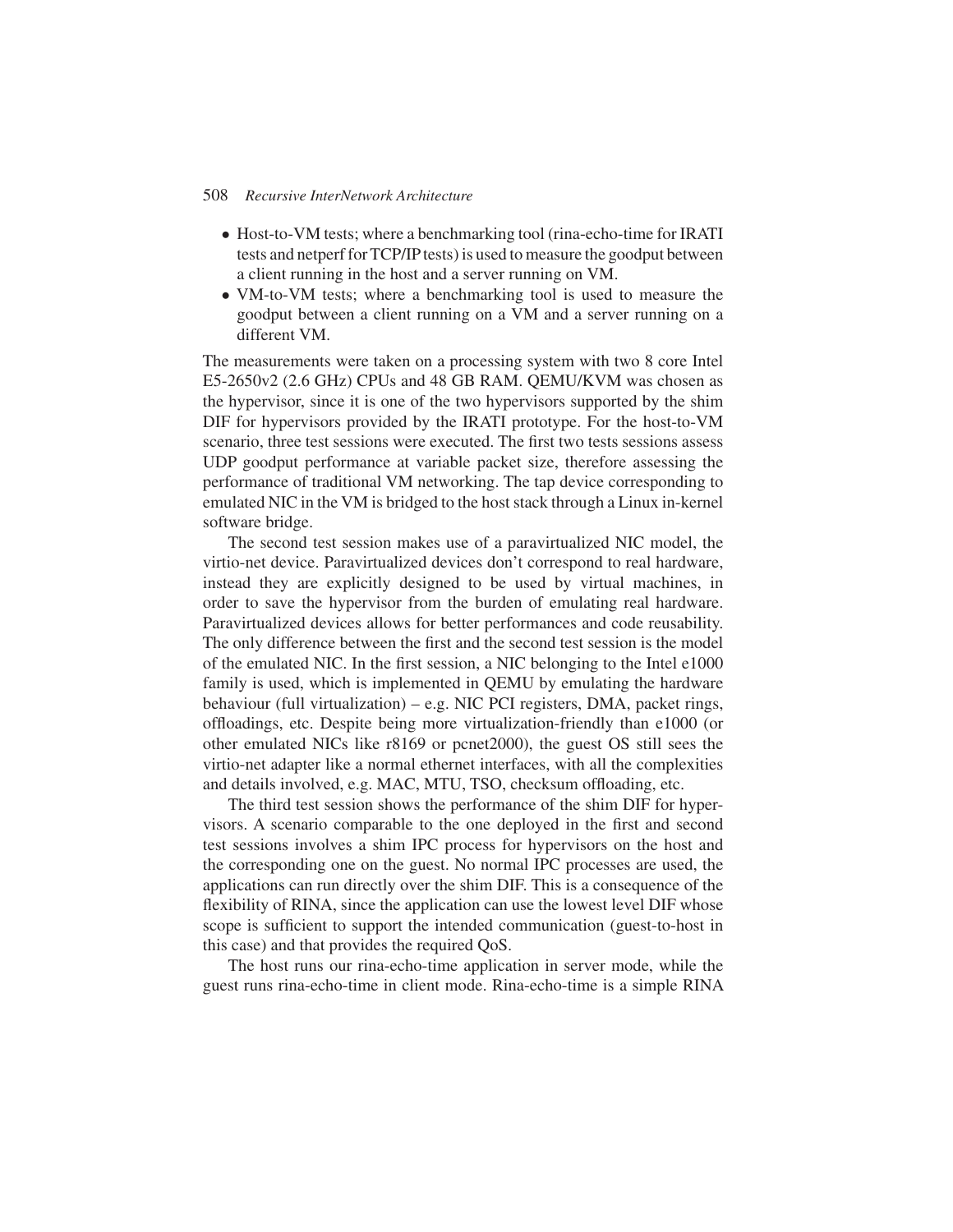benchmarking application, which uses the IPC API to measure goodput. Each test run consists of the client sending to the server an unidirectional stream of PDUs of a specified size. Measurements have been taken varying the PDU size. The current maximum SDU size of the shim DIF for Hypervisors is the page size (4096 bytes on our machine). We repeated every measurement 20 times. The result of these goodput measurements for host-to-VM communication scenario are shown in Figure 16.9 – 95% confidence levels are also depicted, as well as a third degree polynomial regression line.

The shim DIF for hypervisors outperforms both e1000 and virtio-net NIC setups, which validates that a simpler and cleaner architecture allows for better performance, even with an unoptimized prototype. Next, similar goodput performance measurements were taken on the VM-to-VM scenario. Again, three test sessions were performed, the first two for traditional VM networking and the third one for IRATI stack. The setup of the first two sessions is very similar to corresponding one in the host-to-VM scenario. The VMs are given an emulated NIC, whose corresponding tap device is bridged to the host stack through a Linux in-kernel software bridge. Measurements are again performed with the netperf utlity, with the netperf server running on a VM and the netperf client running on the on the other VM.

In the case of the IRATI tests, point-to-point connectivity between host and VM is provided by the shim DIF for hypervisors. A normal DIF is



Figure 16.9 VM to Host goodput experiment results.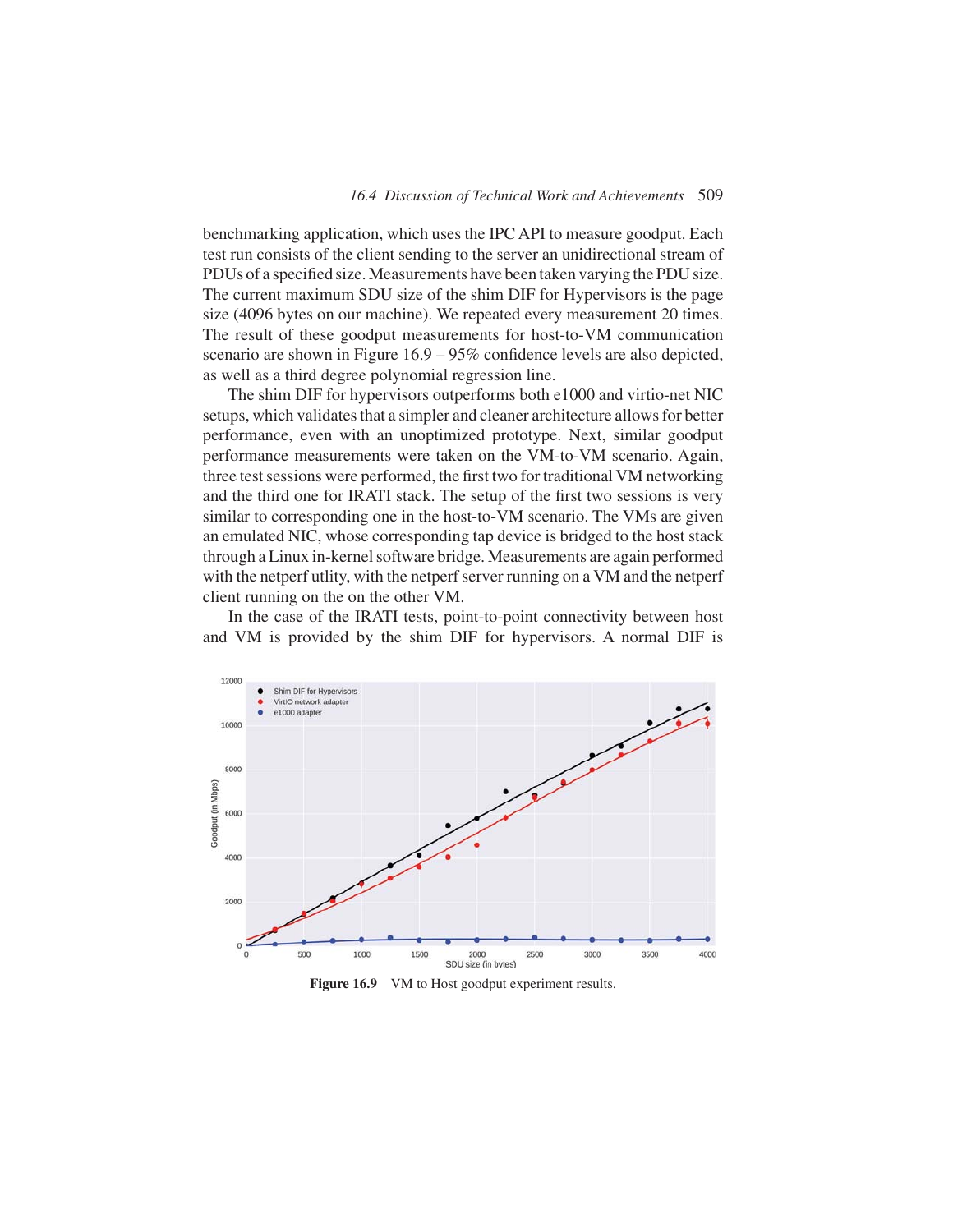overlayed on these shim DIFs to provide connectivity between the two VMs. Tests are performed again with the rina-echo-time application, using a flow that provides flow control without retransmission control. Flow control is used so that receiver's resources are not abused. In TCP/IP, this kind of functionality – flow control without retransmission control – is not available. Hence we chose again UDP to perform the tests for the traditional networking solution, since its functionality is most similar. The result of these tests sessions are depicted in Figure 16.10. Full virtualization again performs poorly. The paravirtualized solution currently slightly outperforms the unoptimized IRATI stack. However, the IRATI prototype can still be optimized.

#### **16.4.3.2 Evaluation of the link-state routing policy**

The physical connectivity graph that we used for this experiment is shown in Figure 16.11. For each physical link, an instance of the shim DIF for 802.1Q was instantiated, after assigning a unique VLAN id to each link. A normal DIF was stacked on top of these shim DIFs. In this way, we show that routing works in a 1-DIF, a basic scenario. We performed tests with rina echo-time, an application that calculates the Round Trip Time (RTT) like the well-known ping tool. It calculates the time it takes for a client to send an SDU to the server and receive the same SDU back again. The server was running on node M. On every other node we ran the client and performed the test 50 times. The size of the SDU that was used was 64 bytes. We ran the application on top of a normal DIF, which runs on top of the shim DIF over 802.1Q.



Figure 16.10 Host to Host goodput experiment results.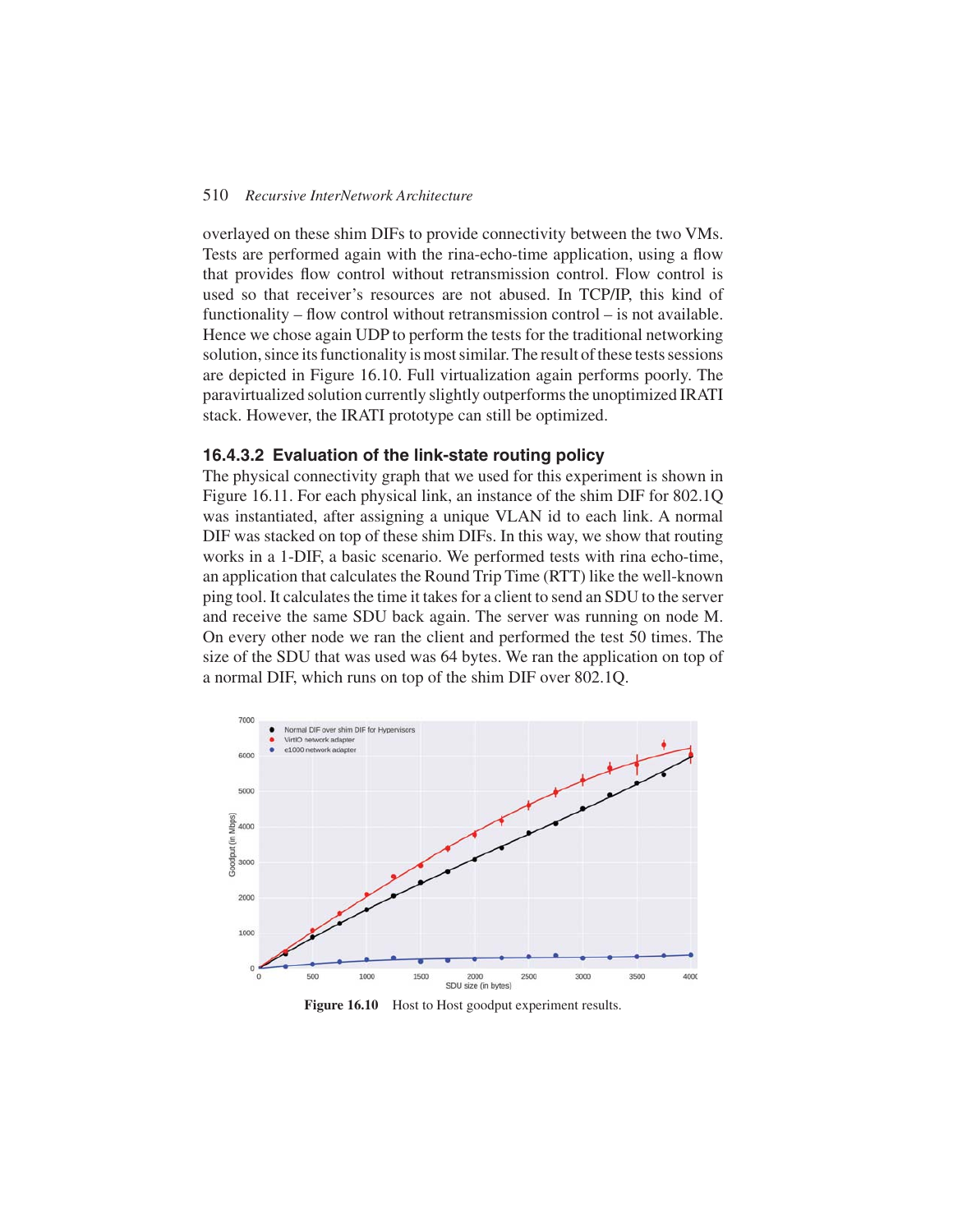

Figure 16.11 Physical connectivity graph for the routing experiments.

We did the experiment first with kernel-space debugging logs enabled, then we repeated the experiment with the debugging logs disabled (as these significantly stress the system) to get more accurate performance-oriented results. The results of the experiments can be seen in Figure 16.12. The data points on top represent the experiment with the kernel with logs enabled, while the data points at the bottom are the results of the experiment with the logs disabled. The further the distance from server M, e.g. the more hops needed to reach M, the longer the round trip time. In the case of a kernel with logs disabled, it takes  $504.94 \pm 68.10 \,\mu s$  to send and receive the same SDU again on node N, where no forwarding of SDUs was needed. Per extra node needed to forward the SDU, about 250 μs is added. Some nodes have the same distance to M, but their average round trip times differ somewhat from each other. In conclusion, the basic operation of the link-state routing policy has been verified.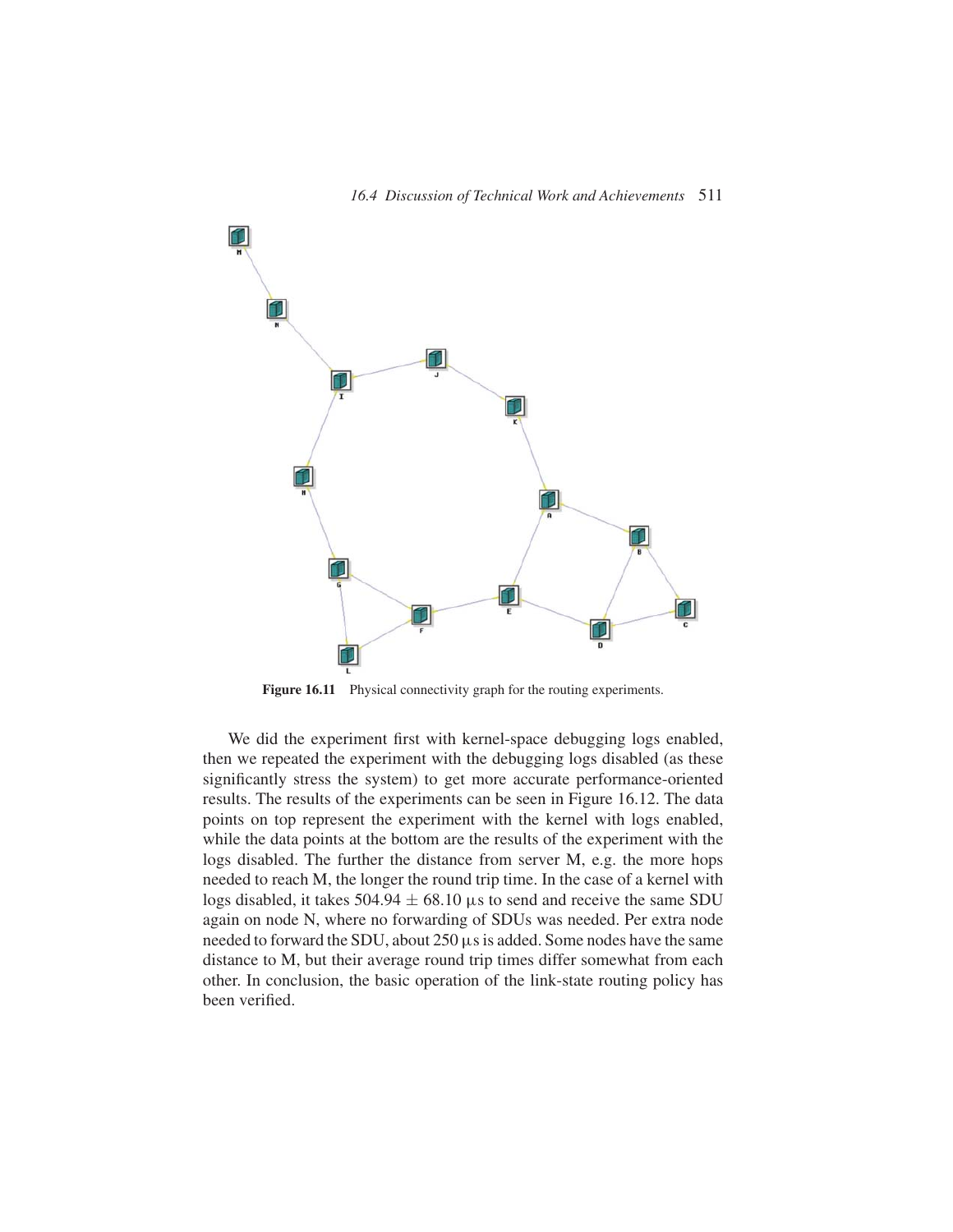

Figure 16.12 Results of the link-state routing experiments.

# **16.4.3.3 Performance evaluation on the iMinds OFELIA island**

We carried out experiments to measure the performance of the phase 2 prototype. We executed them on the iLab.t Virtual wall, which is a controlled environment. The experiment depicted in Figure 16.13 was used to measure the performance. The complete results of these experiments have been published in [14].

The RINAperf client/server application is a RINA-native performancemeasurement tool, measuring the available goodput between two application processes. We realised goodput measurements in the following 3 scenarios:

- The first scenario (Shim DIF + Application Process) runs the RINAperf application directly over the shim IPC process for 802.1Q. This scenario should be the fastest, but offers the least functionality.
- The second scenario (Shim DIF + Normal DIF  $A + Application$  Process) builds upon the first one by stacking a normal DIF on top of the shim IPC process for 802.1Q.Alot of functionality becomes immediately available since it is provided by the normal DIF (e.g. multihoming, QoS). This is a scenario that would be typically found in Local Area Networks (LANs), where the scope is the network.
- The third scenario (Shim DIF + Normal DIF A + Normal DIF B + Application Process) stacks another normal DIF on top of the previous. This scenario is added to show the influence of stacking multiple DIFs on top of each other and would the one be used in an internetwork: connecting together different networks.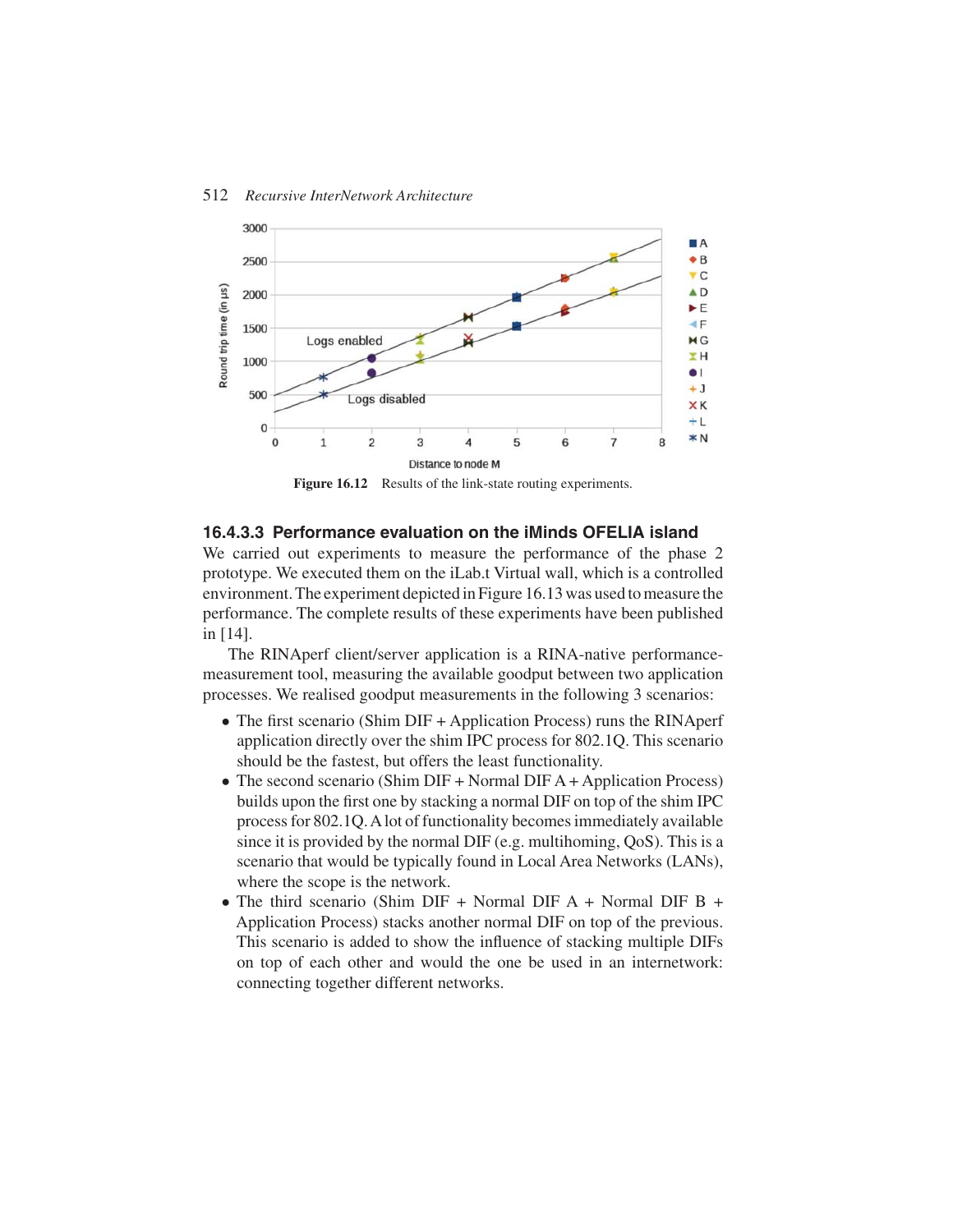

**Figure 16.13** Scenario for the performance evaluation of prototype 2.

We executed experiments on 2 nodes from the iMinds OFELIA island iLab.t virtual wall aggregate. We used the RINAperf application to measure the maximum achievable goodput between two application processes given a certain SDU size. In all our experiments, we set the RINAperf timeout to 10 seconds and each one is repeated for different SDU sizes, ranging from 1 byte to the maximum SDU size for that scenario. The obtained goodput when these experiments were repeated in July can be seen in Figure 16.14. The values represent the mean of the goodputs obtained, together with their respective 95 percent confidence intervals (50 samples per interval).

As can be seen from Figure 16.14, the goodput increases as the SDU size increases, which is of course to be expected as the per-packet processing overhead due to the PCI headers is amortised over more bytes. The maximum throughput on the link when measured with iperf is 970 Mbit/s. Adding additional normal DIFs decreases the goodput, because of the extra processing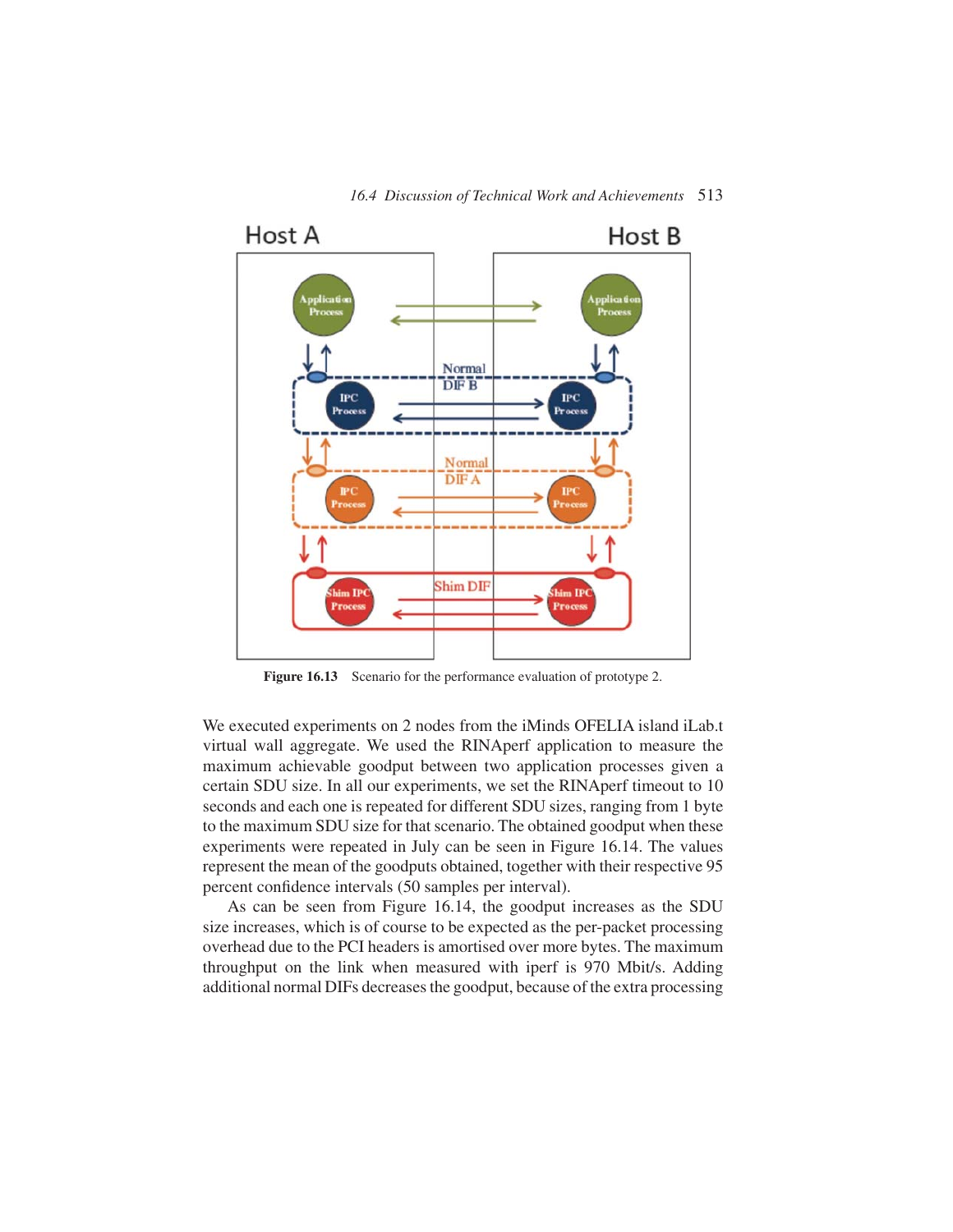Theoretical maximum

- Shim IPC process for 802.1Q .<br>....
- -------- Normal IPC process over the shim IPC process for 802.1Q
- Normal IPC process over a normal IPC proces over the shim IPC process for 802.1Q



Figure 16.14 Performance evaluation results.

overhead and decreased maximum packet size. Tests executed with v0.8.0 at the maximum MTU allowed by the system recorded the mean goodput achieved as  $907:67 \pm 1:45$  Mbit/s for scenario 1,  $902:09 \pm 9:32$  Mbit/s for scenario 2, and  $891:05 \pm 6:91$  Mbit/s for scenario 3. So each additional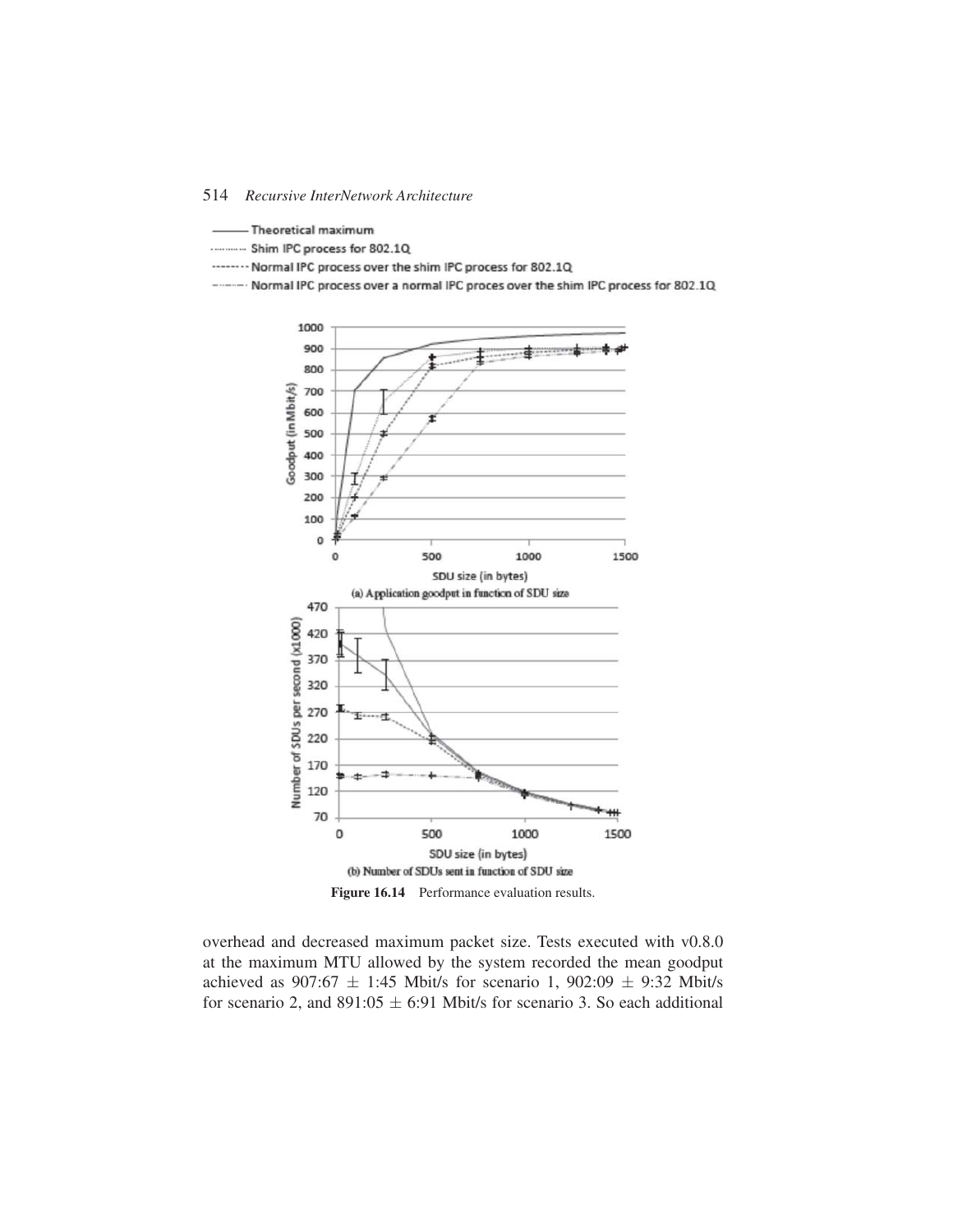normal DIF incurred only a small performance penalty, and the overall goodput achieved was very close to line rate.

#### **16.4.3.4 Validation of location-independence**

First, the rina-echo-time server application registers with normal.DIF at System 3 (Figure 16.15). The "rina-echo-time" client application at System 1 allocates a flow to the server application, using the Application Name, sends a couple of SDUs and terminates. After that the rina-echo-time server at System 3 terminates, and an instance of the same application is registered at Sys tem 2. Then, the client application process at System 1 again allocates a flow to the server application process, sends a couple of SDUs and terminates again. Note that the application does not need any state updates. The DIF internally updates its Application-Name-to-IPC-Process address mappings in order to forward the flow allocation request to the right IPC process in both scenarios.

This section validated the location independence of Application Names and decoupling of connections and flows in the RINA architecture and the IRATI implementation. It shows correct operation when an application moves from on host (or, more accurately, from one IPCP process) to another. The directory of the underlying DIF is correctly updated, and the client application can reach the server application transparently without knowing it has moved location. This experiment illustrates one of the huge benefits RINA has with regards to application mobility due to it's location-independent naming scheme.



Figure 16.15 Experimental setup for application-location independence.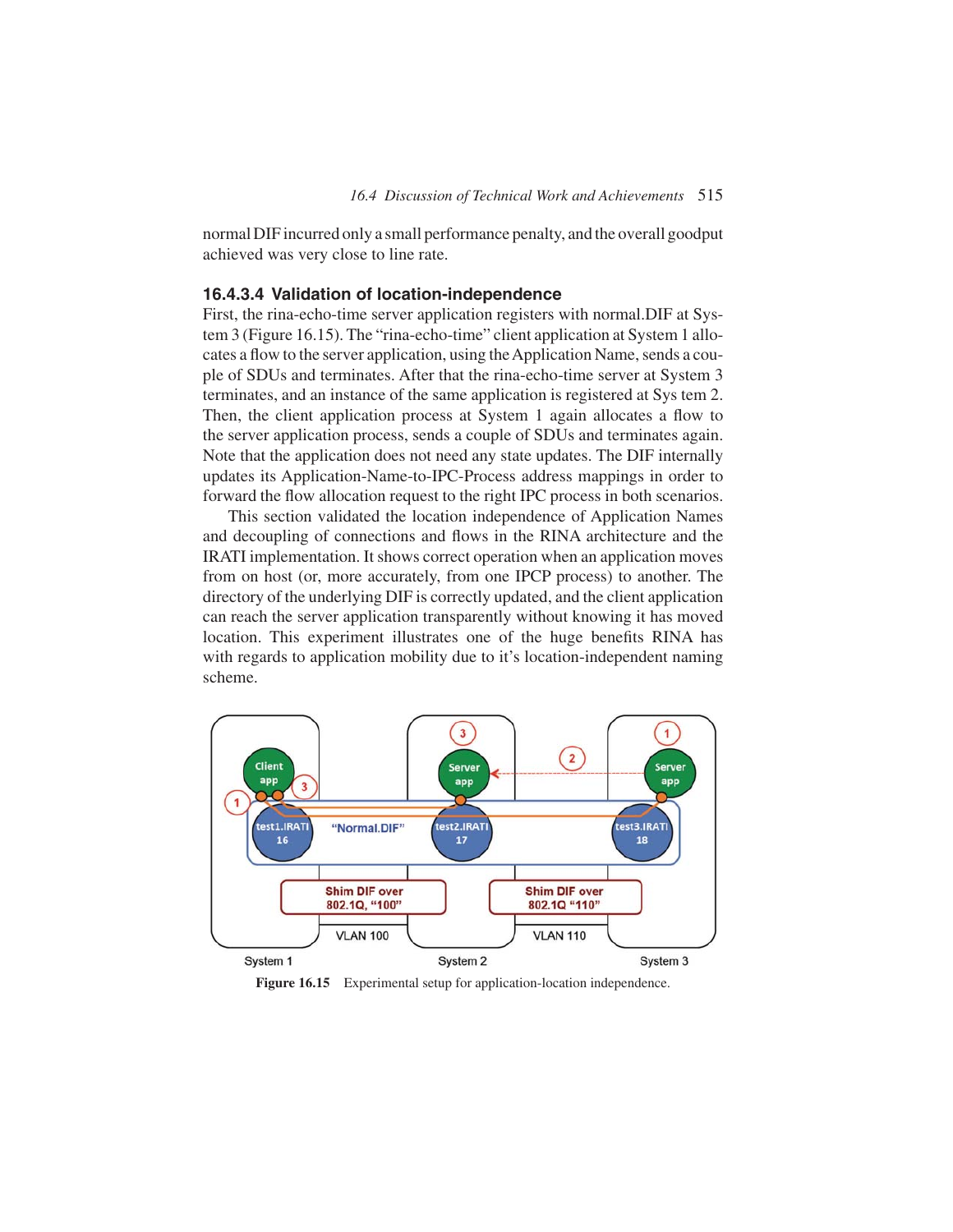### **16.4.4 Feedback to the OFELIA Facility**

# **16.4.4.1 IRATI VM image and XEN servers**

Many of the modules of the RINA stack are located in kernel space. Since the Linux kernel versions used by the IRATI software are not always the same available in OFELIA resources, the VMs used for IRATI experimentation need to be upgraded in order to support the deployment of the RINA prototype. The VMs in OFELIA use the same unmodified kernel that the host server uses. This constraint was completely blocking for IRATI purposes, as previously exposed. Nevertheless, OCF (OFELIA Control Framework) is capable of supporting almost any kind of images to create VMs, using any of the described virtualization mechanisms. In order to address IRATI's requirements it was decided to create a new VM image based on IRATI's reference machine. This image has been installed on the servers of the I2CAT Island, and in later phases of the project it will be spread over the rest of the islands for the inter-island experiments. The new image template was updated to support OFELIA's authentication and access control features: authentication modules that allow users whose credentials are stored at the OFELIA LDAP directory direct access to the VM using SSH were added to the VM.

Finally, to fully integrate the new image template in the OFELIA testbed, some additions in the OCF, were required. The development done was integrated in OCF v0.7 and can be visualized in Figure 16.16. The following paragraph describes the main additions performed to the OCF:

- The Expedient web UI was modified to allow the creation of IRATI VMs.
- The Virtualization Aggregate Manager (VTAM) was modified to support the new VM.
- The OFELIA XEN Agent (OXA) running in the XEN servers was modified in order to handle the automatic creation and modification of HVM virtualized machines to provide them with IP addresses and ssh credentials in order to be accessible by the testbed users.

# **16.4.4.2 VLAN translator box**

The iLab.t virtual wall emulab infrastructure uses Virtual LANs (VLANs) in the central Force10 hub switch to separate traffic between different experi ments. The central switch does not support double tagging (802.1ad), so 802.1Q VLAN-tagged frames cannot be used inside an experiment in this testbed environment (all frames with Ethertype 0x8100 are dropped by the central switch). The shim DIF over Ethernet uses a VLAN tag as DIF name, so we patched the Linux kernel and Network Interface Controller (NIC)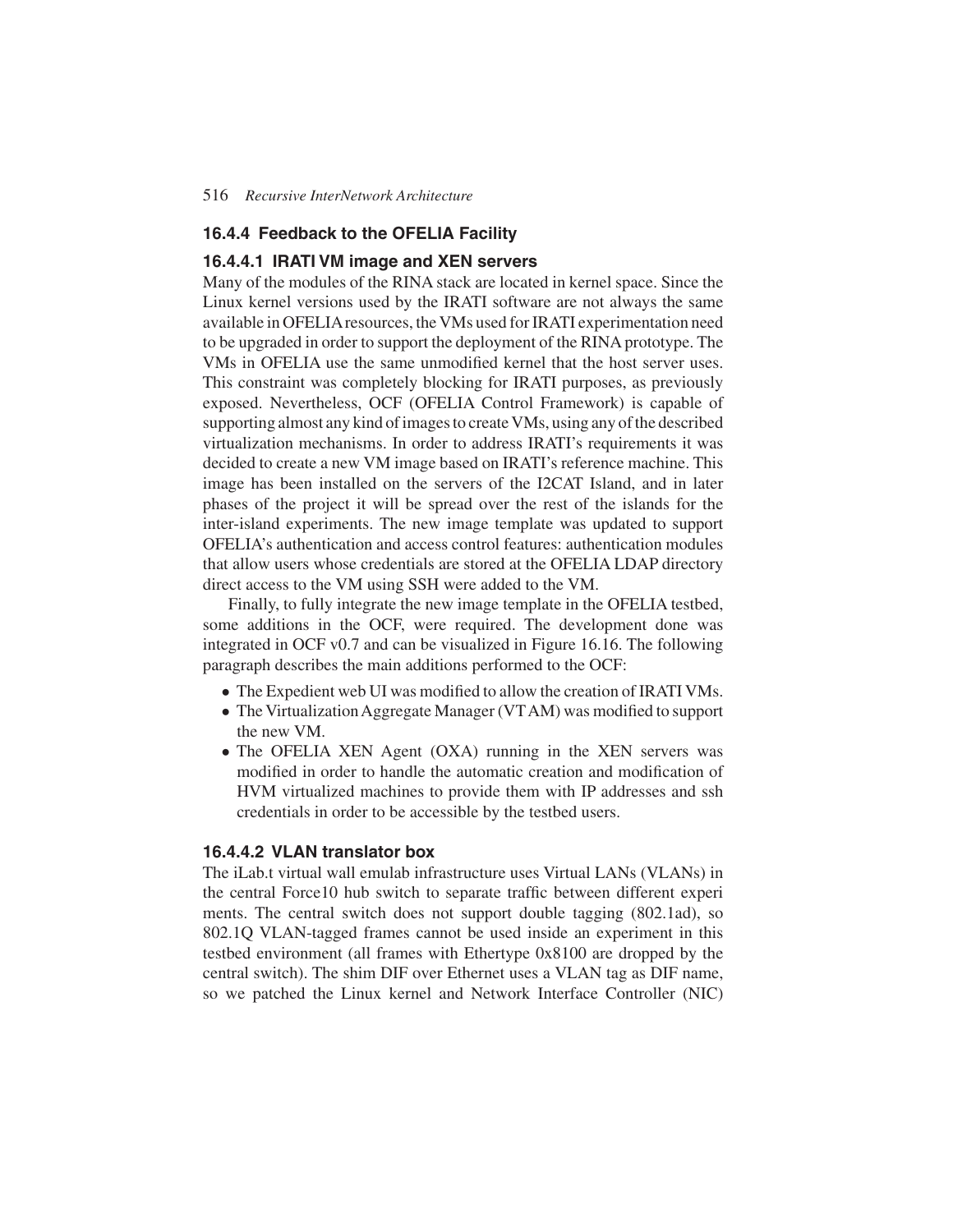#### *16.4 Discussion of Technical Work and Achievements* 517

|     |                                                                                           |                      |         |      | leonardobergesio at i2CAT 's island (v0.7) |
|-----|-------------------------------------------------------------------------------------------|----------------------|---------|------|--------------------------------------------|
| LIA | $\sqrt{2}$<br>Expedient<br>Dashboard                                                      | <b>Notifications</b> | Account | Help | Logout                                     |
|     | 4 Home > Project IRATI basic usecase > Slice multi vian slice > Create VM in server March |                      |         |      |                                            |
| ᢦ   | Action hardStop on VM test1 succeed                                                       |                      |         |      |                                            |
| A.  | Action hardStop on VM VshimB succeed                                                      |                      |         |      |                                            |
| w.  | Action hardStop on VM VshimA succeed                                                      |                      |         |      |                                            |
|     | <b>Disc Image:</b><br><b>IRATI</b>                                                        |                      |         | ۳    |                                            |
|     | Name:                                                                                     |                      |         |      |                                            |
|     | NodeA                                                                                     |                      |         |      |                                            |
|     | Memory:                                                                                   |                      |         |      |                                            |
|     | 256                                                                                       |                      |         |      |                                            |
|     | <b>HD Setup Type:</b>                                                                     |                      |         |      |                                            |
|     | File Image with Partitions                                                                |                      |         |      |                                            |
|     | <b>Virtualization Setup Type:</b>                                                         |                      |         |      |                                            |
|     | <b>HVM</b>                                                                                |                      |         |      |                                            |
|     |                                                                                           | Done<br>Cancel       |         |      |                                            |
|     |                                                                                           |                      |         |      |                                            |

Figure 16.16 Creation of an IRATI VM with the OFELIA Control Framework.

device drivers of the physical machines to be used as RINA hosts. They use ethertype 0x7100 instead of 0x8100 for 802.1Q traffic, allowing transparent use of VLAN tags. In order to allow seamless operation within OFELIA, a translation needs to be done for traffic entering and leaving the iMinds virtual wall island. In order to translate the ethertype, we decided to implement a Linux Loadable Kernel Module (LKM) from scratch to do the translation. During this implementation it was found that the current kernel always untags incoming packets, stripping the VLAN header from the packet data and storing the VLAN header implicitly in a separate vlan tci field inside the socket buffer struct.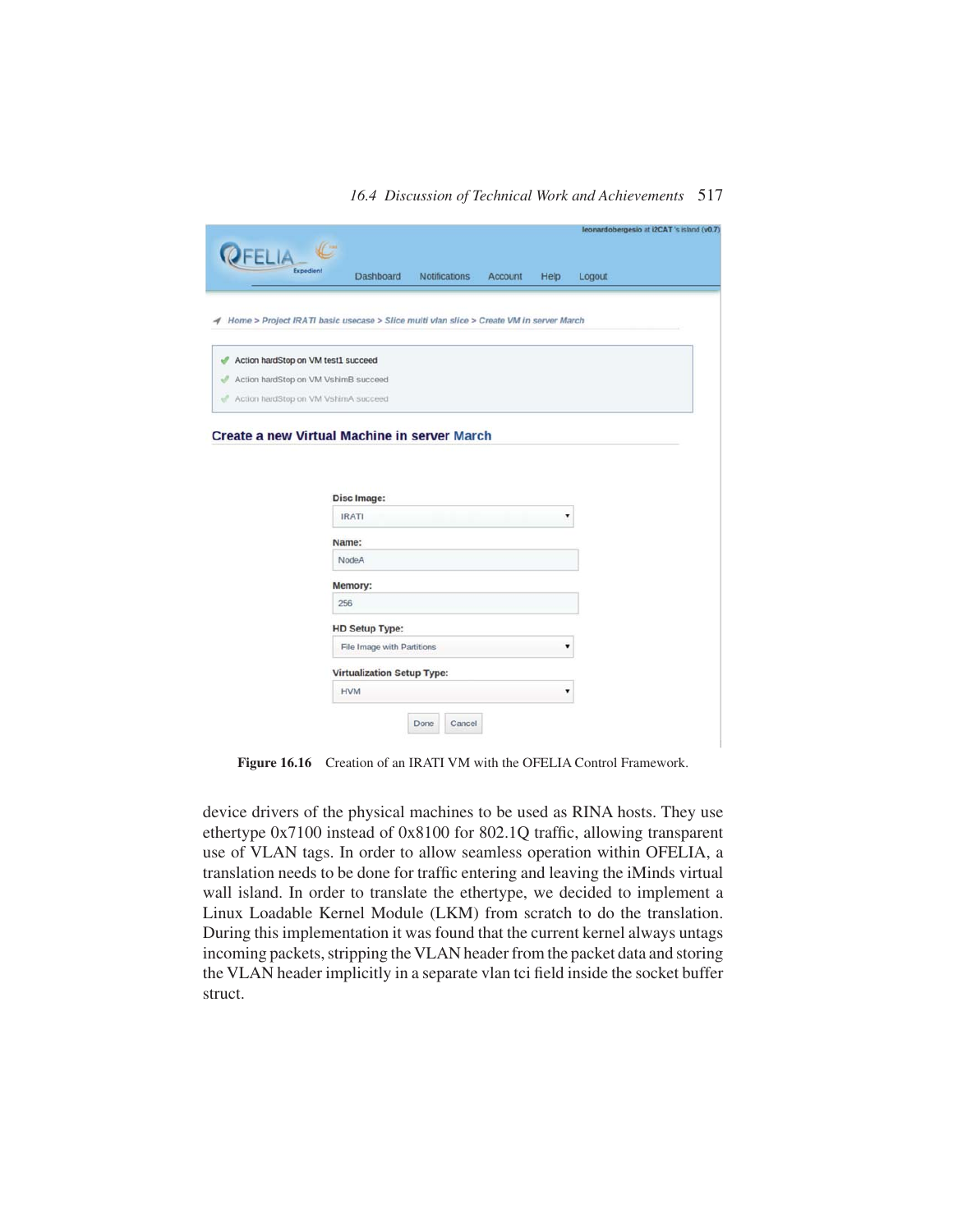

Figure 16.17 VLAN box in the OFELIA testbed.

The Linux LKM re-inserts the VLAN header (changing the ethertype to 0x7100) before sending the packet as "untagged" traffic. A server running this Linux kernel module is now integrated into the OFELIA infrastructure at iMinds. It may also be integrated into the infrastructure for Fed4FIRE. Some VMs in OFELIA do not support 1504 byte frames, so the Maximum Transmission Unit (MTU) will have to be reduced by 4 bytes to allow the VLAN header to be correctly inserted. This is not necessary between machines in the virtual wall.

Figure 16.17 shows (on top) the normal configuration for a virtual wall experiment. These use untagged traffic, and a managed switch is used to tag the traffic with the OFELIA-compatible VLAN tag, aggregate all traffic, and forward it over a 10 Gbit/s fiber to the central OFELIA switch (and vice versa for traffic coming from OFELIA). For traffic that is tagged (as explained, with a 0x7100 ethertype), the ethertype is translated to a normal 802.1Q 0x8100 one by the translator box, and then offered to either the managed switch for aggregation, or directly to a free port on the OFELIA switch.

# **16.5 Conclusions**

In spite of being a small and relatively short research project, the impact of the work performed within the FP7 IRATI project is producing a long lasting impact. First of all IRATI produced the first kernel-based RINA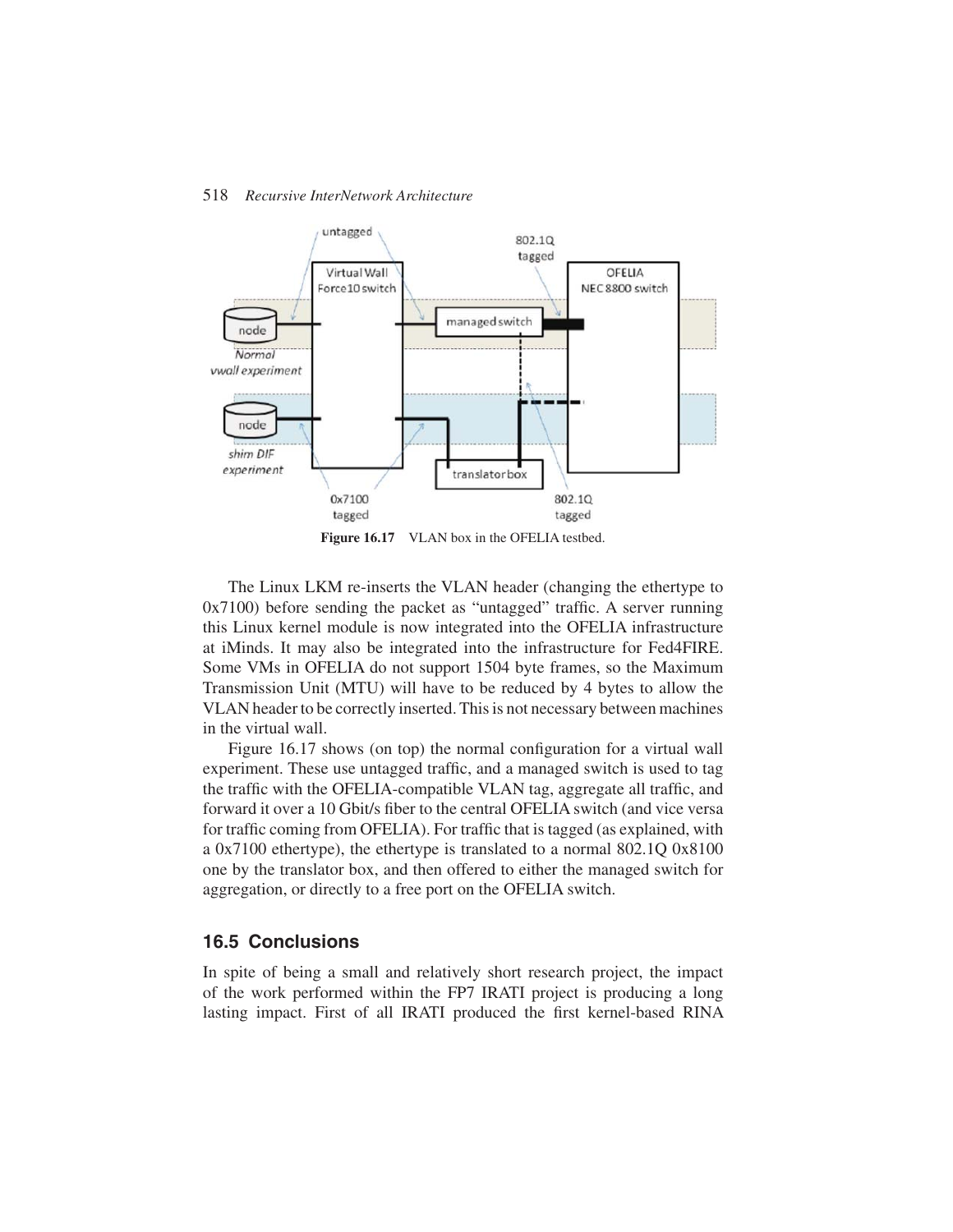implementation for the Linux/OS that can be overlaid on top of Ethernet, TCP/UDP, and shared memory mechanisms for Guest to Host communication in a Virtualized environment. Open sourcing this implementation has reduced the barriers of entry to researchers and innovators wanting to experiment with RINA. Second, initial experimental results of the RINA prototype over the FIRE testbeds have shown some of the RINA benefits in practice. Third, the IRATI project allowed the creation of a core group of European partners with expertise in RINA design and implementation. Last but not least, the dissemination and outreach activities of the project contributed to better position RINA in the radars of the industry, academia, funding bodies and Standard Development Organisations.

All these efforts have crystallized in the funding of three EC research projects which directly exploited FP7 IRATI results, in particular the open source RINA implementation: i) IRINA [15] studied the applicability of RINA in National Research Education Networks and GEANT; ii) PRISTINE [16] is working on bringing programmability to the IRATI implementation and studying/experimenting with policies in the areas of congestion control, resource allocation, routing, security and network management, and ARC-FIRE [17] is investigating the benefits of applying RINA to the design of converged operator networks and hardening the IRATI implementation to enable large-scale experiments on FIRE+ testbeds. Moreover, RINA is being considered for standardisation in the context of ETSI's Next Generation Protocols ISG [18] and ISO's SC6 Working Group 7 on Future Networks [19].

# **References**

- [1] J. Day, "*Patters in Network Architecture: A Return to Fundamentals*". Prentice Hall, 2008.
- [2] J. Day, I. Matta, and K. Mattar. 2008. "*Networking is IPC: a guiding principle to a better Internet".* In *Proceedings of the 2008 ACM CoNEXT Conference (CoNEXT '08).*
- [3] J. Day. "*About layers: more or less*". PSOC Tutorial, available online at http://pouzinsociety.org
- [4] V. Maffione, F. Salvestrini, E. Grasa, L. Bergesio, and M. Tarzan, "A Software Development Kit to exploit RINA programmability". *IEEE ICC 2016, Next Generation Networking and Internet Symposium.*